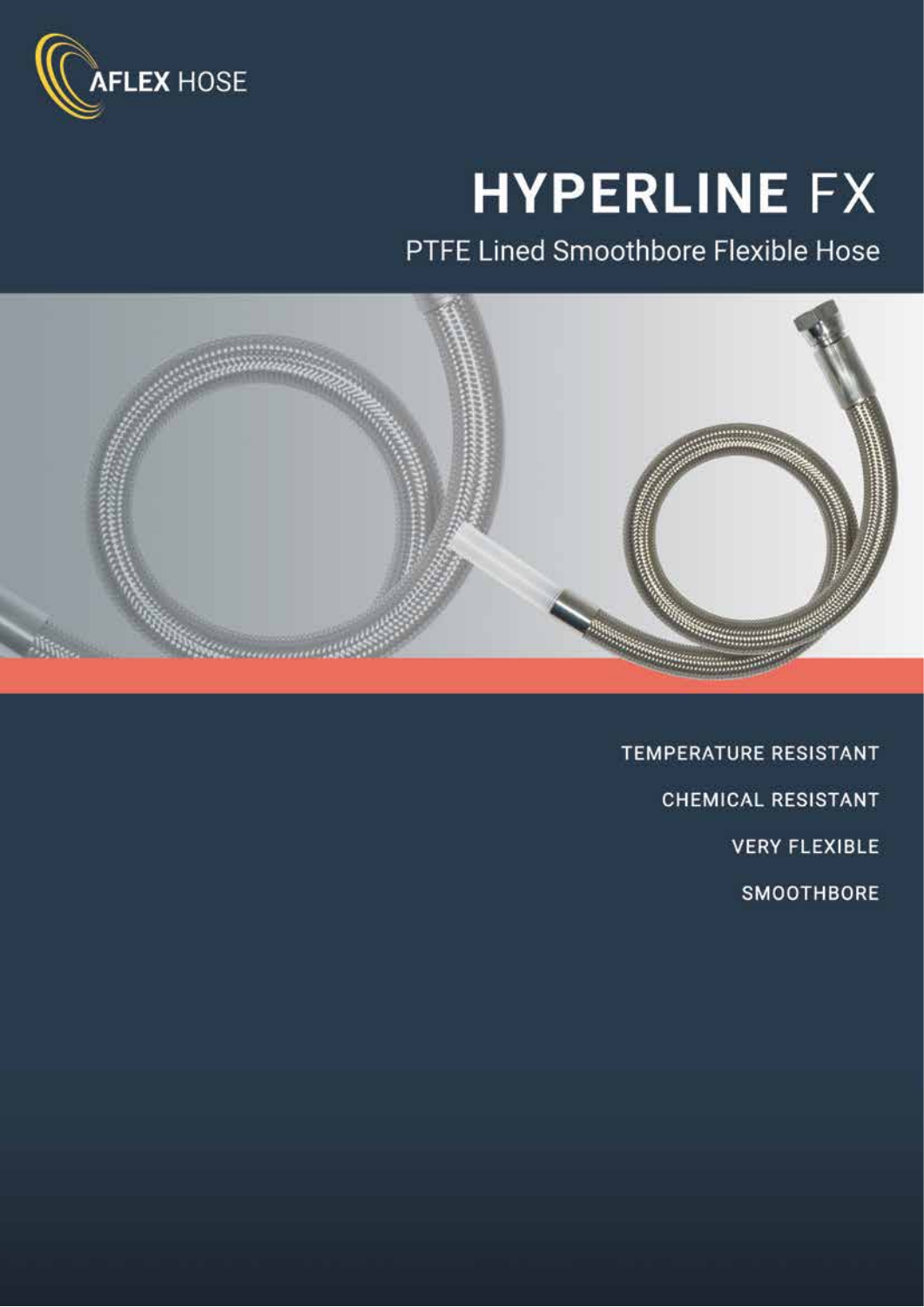| PTFE - The Optimum Choice For Hyperline Hose Linings             | Page 3        |
|------------------------------------------------------------------|---------------|
| <b>Hyperline FX Hose Description</b>                             | Page 4        |
| <b>Hyperline FX Hose Grades</b>                                  | Page 5        |
| Hyperline FX Hose Specifications and Properties                  | Page 6        |
| Hyperline FX EN 16643 Hose Assembly Electrical Property Grades   | Page 7        |
| Hyperline FX Hose Cover Options and Applications                 | Page 8        |
| Hyperline FX Hose Assembly Supply Options                        | Page 9        |
| Hyperline FX Hose: Auto-Cut Hose Lengths                         | Page 10       |
| Hyperline FX Hose : Special Usage Conditions                     | Page 11       |
| Hyperline FX Hose - Quality Assurance Certificates and Approvals | Page 12       |
| <b>Correct Hose Configuration</b>                                | Pages 13 - 15 |
| <b>Conditions of Sale</b>                                        | Pages 16 - 17 |

PTFE, or Polytetrafluoroethylene, comprises of longchain molecules of carbon atoms, each linked to two fluorine atoms.

The fluorine atoms provide a helical spiral which surrounds the carbon chain and protects it.

It is this structure which creates the unique properties for which PTFE is well-known.

# **• Excellent Chemical Resistance**

PTFE is renowned as the most chemically resistant material known. Only a very few, very unusual substances and conditions can affect it, like Fluorine gas at high temperature and pressure and liquid, boiling sodium metal.

PTFE lined hoses can therefore be used for a wider variety of chemicals than any other hose type, making it the ideal choice for very corrosive chemical applications and multi-product applications.

# **• Non-Stick Surface**



The use of PTFE as a surface for cookware products has demonstrated to the world how easily cleanable PTFE surfaces are.

This means that PTFE lined hoses can be purged 100% clean more quickly, easily and reliably than any other type of hose.

# **• Excellent Temperature Range**

The cookware application also demonstrates another of PTFE's many attributes - temperature resistance. PTFE itself can be used as a hose liner at temperatures from -150˚C up to +260˚C, dependent upon the hose design and the application conditions.

This is the widest temperature range of any rubber or plastic hose lining material.

# **• Hose Design**

The only issue with PTFE as a hose lining material is the best way it can be integrated in to the hose design. This is where Aflex Hose have a proven record of success over the last 40 years.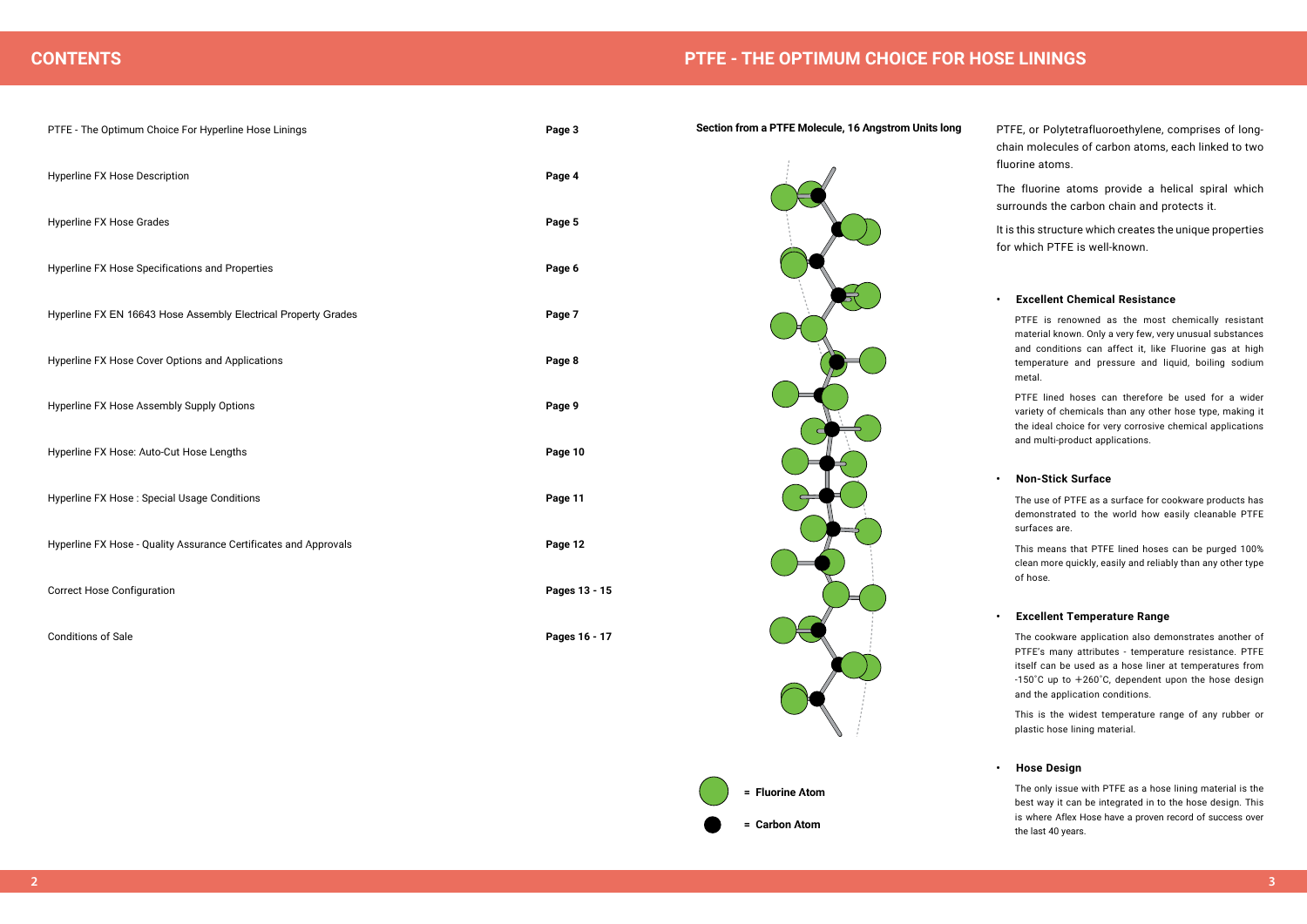# **HYPERLINE FX, SS HOSE ASSEMBLY WITH A HYDRAULIC FIXED MALE END FITTING CRIMPED ON TO THE HOSE**

There is a fundamental problem with larger sizes of standard, smooth bore PTFE hose products - as the hose size increases above  $1/4$ ", so smooth bore PTFE lined hose become significantly less flexible, and more easily kinked.



One solution is to use a conventional convoluted PTFE lined hose, but the internal convolutions make the hose difficult to assemble, and reduces fluid flow rates due to turbulent flow.

Hyperline FX is a new and revolutionary solution to all these problems, providing a unique and patented hose liner design which is flexible in the larger bore sizes, yet which retains a smooth bore.

The advantage of a smooth bore as compared with a convoluted bore is that it is easy clean, and does not create "turbulent flow", which drastically reduces fluid flow rates.

# **HYPERLINE FX HOSE DESCRIPTION HYPERLINE FX HOSE GRADES**

# **STANDARD GRADES AVAILABLE**

| <b>Hyperline FX, TO</b>                  | - Natural PTFE Tube Only, No Braid.                                                                       |
|------------------------------------------|-----------------------------------------------------------------------------------------------------------|
| Hyperline FX, AS, TO                     | - Antistatic Black PTFE Tube Only, No Braid.                                                              |
| <b>Hyperline FX, SS</b>                  | - Natural PTFE Tube external AISI 304 Stainless Steel Wire Braid.                                         |
| Hyperline FX, AS, SS                     | - Antistatic Black PTFE Tube, external AISI 304 Stainless Steel Wire Braid.                               |
| Hyperline FX, AM<br>Hyperline FX, AS, AM | - Natural PTFE Tube, Black Aramid Fibre Braid.<br>- Antistatic Black PTFE Tube, Black Aramid Fibre Braid. |
|                                          |                                                                                                           |

# **Natural PTFE Tube Lining**



Hyperline FX Natural PTFE Tube is for use in all applications where fluids or gases are being conveyed which do not generate a risk of static charge development (see "AS").

# **Tube Only (no braid)**



TO grade hose (available in both GP and AS) is a lightweight hose, used in applications where working pressures are low and where there is no need for the physical protection offered by an external braid.

# **Stainless Steel Wire Braid (SS Grades)**



The braid supports the PTFE liner tube against internal pressure and protects against mechanical abuse. Often used in applications involving high temperatures and working pressures. High tensile 304 stainless steel wire is used to give maximum pressure resistance and external protection to the hose.

# **Aramid Fibre Braid (AM Grades)**



The aramid fibre is "Tecnora", a higher specification fibre than Kevlar, with excellent temperature, tensile and abrasion resistant properties.

For applications requiring minimum weight for maximum pressure reinforcement.

# **Antistatic PTFE Linings (AS Grade)**



When electrically resistive fluids like solvents and fuels, or multiphase mixtures are passed through natural PTFE hose at high flow rates, a static charge build up occurs on the inner wall of the PTFE liner. This can discharge to the nearest conductor (e.g. SS braid) that creates a pin-hole in the PTFE liner resulting in a leak-path.

Antistatic PTFE includes a small quantity of a special high purity carbon black, which ensures safe static charge dissipation in accordance with International Standards.

# **Antistatic Hose Assemblies**

When "AS" (Antistatic) grade hose is specified the hose or hose assembly supplied will be tested in accordance with EN ISO 8031 to meet the Antistatic requirements of EN 16643. This requires, for an antistatic liner or antistatic cover, that the resistance between an appropriately placed foam electrode and a metallic end fitting will be between  $10<sup>3</sup>$  to  $10<sup>8</sup>$  ohms per assembly. For hose assemblies which meet these requirements an appropriate Grade "Ω" marking is applied in accordance with EN 16643 if requested.

**Note:** When in service, at least one end fitting must be connected to earth, to permit dissipation of the static charge from the end fitting.

# **EC - ELECTRICAL CONTINUITY (Also known as 'Electrically Bonded' & 'M' grade)**

All Hyperline FX hose assemblies are electrically continuous, except AM (Aramid Fibre) and TO (Tube Only) grade hose assemblies. Electrical Continuity requires that the hose assembly supplied is electrically continuous, or conductive, between metal end fittings at each end of the hose (whether GP or AS grade).

The requirements for this are specified in the German Document BRG 132 and EN 16643, when tested in accordance with EN ISO 8031, which requires that the resistance between end fittings shall be <100 Ohms per assembly. For hose assemblies that meet this requirement a Grade "M" marking is applied in accordance with EN 16643.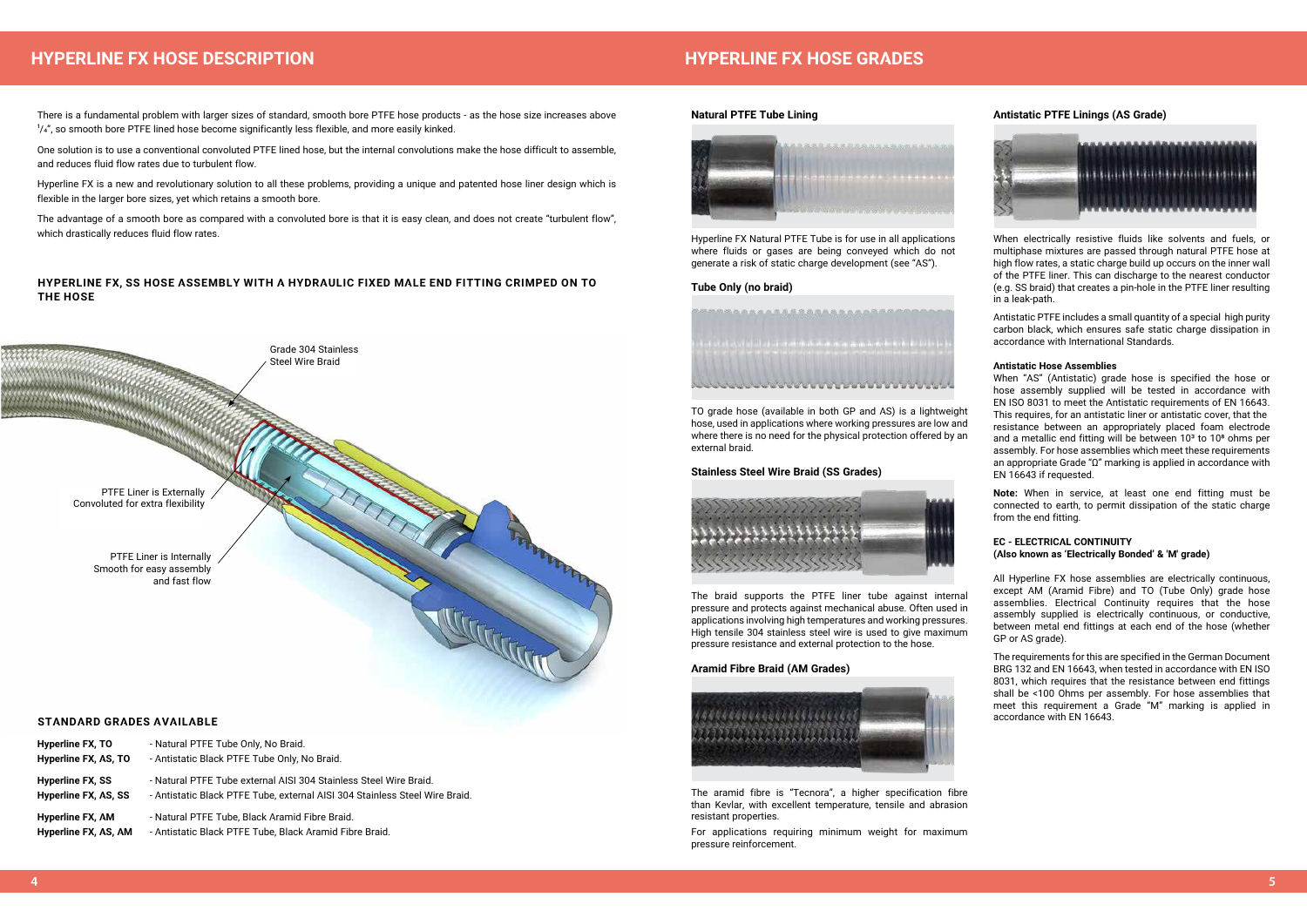# **SPECIFICATIONS FOR HYPERLINE FX HOSE GRADES**

Specifications listed below are for non-AS Grades. For AS Grades the specifications are all the same, except that "AS" is added to the Grade Reference, and the Part Number reads "-110-" in place of "-100-".

*\*Hydraulic Bore Size - The actual bore sizes of Hyperline FX hose are slightly larger than the nominal size, to allow the insertion and assembly of standard Hydraulic Fittings, using ferrules supplied by Aflex Hose (see page 9).*

# **PROPERTIES**

# **Temperatures and Pressures**

*Hyperline FX, SS Grades*- The MWP listed above should be reduced by 1% for each 1˚C above 160˚C (1% for each 1.8˚F above 320˚F) up to a maximum of 260˚C (500˚F).

*Hyperline FX, AM Grades*- The MWP listed above should be reduced by 1% for each 1˚C above 130˚C (1% for each 1.8˚F above 266˚F) up to a maximum of 180˚C (356˚F).

*Maximum Working Pressures* (MWP) listed are calculated on the basis of a 3:1 safety factor relative to the burst pressure, so Burst Pressure = 3 x MWP. If MWP is required based on a 4:1 safety factor (e.g. EN 16643 requirement), multiply the listed value by 0.75.

# **Vacuum Resistance**

Hyperline FX, SS Grades are vacuum resistant to -0.9bar up to 150˚C (300˚F).

**Excellent Flow Rates**

Compared with conventional convoluted hose designs, Hyperline FX has excellent flow rates due to the smooth bore, which prevents the turbulent fluid flow which occurs in

convoluted hose products. **Reduced Diffusion Rates**

Hyperline FX is much more resistant to diffusion of liquids or gases than other PTFE hose products, due to its highly compressed, non-porous PTFE matrix. Hyperline FX has been successfully tested to SAE J1737 for resistance to

automotive fuel diffusion. **Non-Stick Internal Surface**

Hyperline FX hose has a smooth bore, non-stick liner which is effectively "self-cleaning", and which resists material build-up

inside the hose which may cause bore constriction.

# **LOOSE HOSE LENGTHS**

Loose hose is supplied in random lengths up to a maximum of 18 metres (60 feet) long.

# **ASSEMBLED HOSE LENGTHS**

Hyperline FX hose assemblies are made up to the specific lengths required. The hose length is taken as the length from the sealing face at one end of the hose to the same at the other end. The length tolerance is normally +2% / -0%. Closer tolerances are available to special order.

# **EN 16643 HOSE ASSEMBLY ELECTRICAL PROPERTY GRADES**

| <b>EN16643 Electrical Grade</b><br><b>For Hose Assembly</b> | <b>EN16643</b><br><b>Description</b>                                                      | <b>Example Hose</b><br><b>Assembly</b>                 |
|-------------------------------------------------------------|-------------------------------------------------------------------------------------------|--------------------------------------------------------|
| <b>Grade M</b>                                              | Electrically bonded without static-dissipative lining or cover                            | <b>HFX GP SS Sarlink</b><br><b>Ends Fixed male</b>     |
| $M/\Omega$ -L                                               | Electrically bonded and static-dissipative lining                                         | <b>HFX AS SS Sarlink</b><br><b>Ends Fixed male</b>     |
| $M/\Omega$ -C                                               | Electrically bonded and static-dissipative cover                                          | HFX GP SS EPDM (AS)<br><b>Ends Fixed male</b>          |
| $M/\Omega$ -CL                                              | Electrically bonded and static-dissipative cover and lining                               | HFX AS SS EPDM (AS)<br><b>Ends Fixed male</b>          |
|                                                             | <b>Electrically insulated</b><br>(no electrical bonding AND no static-dissipative layers) | <b>HFX GP AM</b><br><b>Ends Fixed male</b>             |
| $\Omega$ -L                                                 | Static dissipative lining without electrical bonding                                      | <b>HFX AS AM</b><br><b>Ends Fixed male</b>             |
| $\Omega$ -C                                                 | Static dissipative cover without electrical bonding                                       | <b>HFX GP AM</b><br>EPDM(AS)<br><b>Ends Fixed male</b> |
| $\Omega$ -CL                                                | Static dissipative cover and lining without electrical bonding                            | HFX AS AM EPDM(AS)<br><b>Ends Fixed male</b>           |

The hose assembly electrical property grades and electrical resistance limits are defined within EN 16643 and tested in accordance with BS EN ISO 8031. Aflex Hose electrically conductive (**EC**) assemblies are defined in EN 16643 as *electrically bonded* and given the symbol **M**. M-grade assemblies exhibit a maximum electrical resistance of 100Ω between end fittings. Aflex Hose anti-static (**AS**) PTFE liners and rubber covers are termed *static dissipative* within EN 16643 and given the symbol **Ω** followed by letters that specify either the liner, cover or both; **L**=liner, **C**=cover, **CL**= cover & liner. Ω-grade covers or liners exhibit an electrical resistance of 103-108 **Ω**.

The table below identifies each EN 16643 electrical grade for a hose assembly along with a brief description and example assembly configuration.

| <b>Nominal</b><br><b>Hose Size</b> | <b>Outside</b><br><b>Maximum</b><br>*Actual Hose<br><b>Hose</b><br><b>Minimum</b><br><b>Working</b><br><b>Diameter of</b><br><b>Bore Size</b><br><b>Bend Radius</b><br>Grade<br><b>Pressure (MWP)</b><br><b>Tube or Braid</b> |      | <b>Weight per</b><br><b>Unit Length</b> |                                   | <b>Hose Part Number</b> |                      |                                                    |                  |                            |                    |                         |                         |                                                    |
|------------------------------------|-------------------------------------------------------------------------------------------------------------------------------------------------------------------------------------------------------------------------------|------|-----------------------------------------|-----------------------------------|-------------------------|----------------------|----------------------------------------------------|------------------|----------------------------|--------------------|-------------------------|-------------------------|----------------------------------------------------|
| in.                                | mm                                                                                                                                                                                                                            | mm   | in                                      | $**$                              | in                      | mm                   | in                                                 | mm               | <b>Bar</b>                 | Psi                | Kg/mtr                  | Lbs/Ft                  |                                                    |
| $^{1}/_{4}$                        | 6.0                                                                                                                                                                                                                           | 6.8  | 0.270                                   | T <sub>0</sub><br>SS<br>AM        | 0.354<br>0.378<br>0.378 | 9.0<br>9.6<br>9.6    | $1^{1}/2$<br>$^{3}/_{4}$<br>$1^{1}/2$              | 38<br>19<br>38   | $\overline{4}$<br>88<br>62 | 60<br>1,280<br>900 | 0.041<br>0.092<br>0.056 | 0.027<br>0.062<br>0.038 | 92-100-04<br>92-100-04-01-02<br>92-100-04-01-55-01 |
| 5/16                               | 8.0                                                                                                                                                                                                                           | 7.9  | 0.312                                   | T <sub>O</sub><br>SS<br><b>AM</b> | 0.394<br>0.420<br>0.445 | 10.0<br>10.6<br>11.3 | $1^{1}/2$<br>$^{3}/_{4}$<br>$1^{1}/2$              | 38<br>19<br>38   | $\overline{4}$<br>84<br>59 | 60<br>1,220<br>850 | 0.056<br>0.126<br>0.075 | 0.037<br>0.084<br>0.050 | 92-100-05<br>92-100-05-01-02<br>92-100-05-01-55-01 |
| $\frac{3}{8}$                      | 10.0                                                                                                                                                                                                                          | 10.0 | 0.394                                   | T <sub>0</sub><br>SS<br>AM        | 0.492<br>0.534<br>0.534 | 12.5<br>13.5<br>13.5 | $\overline{2}$<br>1<br>$\overline{2}$              | 50<br>25<br>50   | $\overline{4}$<br>80<br>56 | 60<br>1,160<br>810 | 0.070<br>0.160<br>0.100 | 0.047<br>0.107<br>0.067 | 92-100-06<br>92-100-06-01-02<br>92-100-06-01-55-01 |
| $\frac{1}{2}$                      | 15.0                                                                                                                                                                                                                          | 13.6 | 0.536                                   | T <sub>O</sub><br>SS<br>AM        | 0.640<br>0.690<br>0.690 | 16.2<br>17.5<br>17.5 | 3<br>$1^{1}/2$<br>3                                | 76<br>38<br>76   | $\overline{4}$<br>60<br>42 | 58<br>870<br>600   | 0.110<br>0.225<br>0.140 | 0.074<br>0.151<br>0.094 | 92-100-08<br>92-100-08-01-02<br>92-100-08-01-55-01 |
| 5/8                                | 16.0                                                                                                                                                                                                                          | 16.7 | 0.658                                   | T <sub>O</sub><br>SS<br>AM        | 0.787<br>0.831<br>0.831 | 20.0<br>21.1<br>21.1 | $\overline{4}$<br>$\overline{2}$<br>$\overline{4}$ | 100<br>50<br>100 | 3<br>50<br>35              | 44<br>730<br>510   | 0.161<br>0.336<br>0.204 | 0.108<br>0.226<br>0.137 | 92-100-10<br>92-100-10-01-02<br>92-100-10-01-55-01 |
| $^{3}/_{4}$                        | 20.0                                                                                                                                                                                                                          | 19.8 | 0.780                                   | T <sub>O</sub><br>SS<br>AM        | 0.913<br>0.953<br>0.953 | 23.2<br>24.2<br>24.2 | 5<br>$2^{1}/2$<br>5                                | 126<br>63<br>126 | $\overline{3}$<br>42<br>29 | 44<br>610<br>430   | 0.179<br>0.383<br>0.236 | 0.120<br>0.257<br>0.158 | 92-100-12<br>92-100-12-01-02<br>92-100-12-01-55-01 |
| 1                                  | 25.0                                                                                                                                                                                                                          | 26.0 | 1.023                                   | T <sub>0</sub><br>SS<br>AM        | 1.193<br>1.250<br>1.250 | 30.3<br>31.7<br>31.7 | 6<br>3<br>6                                        | 150<br>75<br>150 | $\overline{2}$<br>40<br>28 | 29<br>580<br>400   | 0.268<br>0.540<br>0.354 | 0.180<br>0.362<br>0.237 | 92-100-16<br>92-100-16-01-02<br>92-100-16-01-55-01 |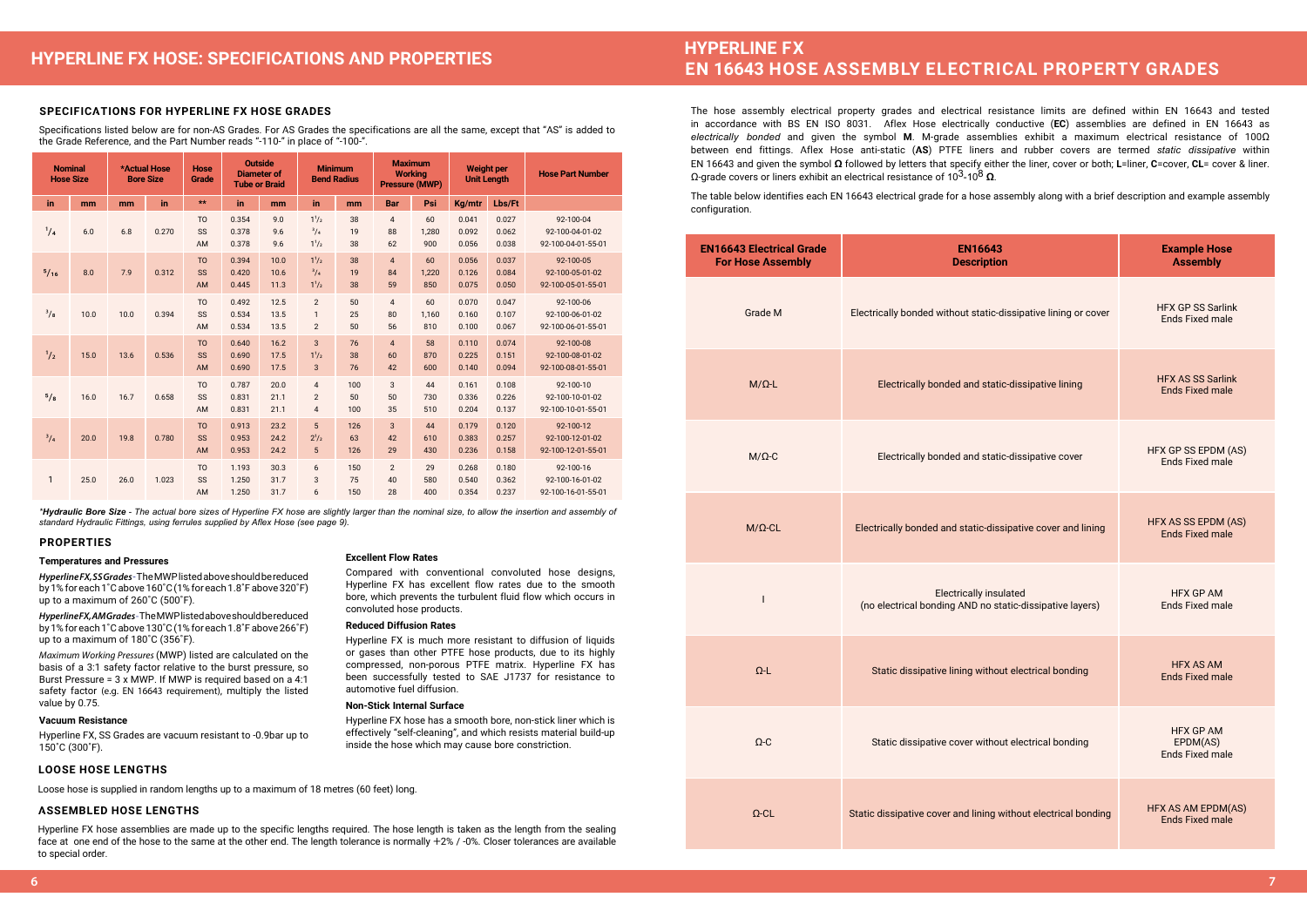# **SUPPLY OPTIONS**

Hyperline FX hose can either be supplied as made up and crimped hose assemblies, or as loose hose for customers to assemble themselves, using ferrules supplied by Aflex Hose, and standard hydraulic end fittings, which can also be supplied by Aflex Hose if required.

# **EASIER ASSEMBLY**

Hyperline FX is very flexible, and is designed to replace conventional flexible tape wrapped convoluted or autoconvoluted PTFE hoses in application where **faster, cleaner fluid flow or ease of assembly** is paramount. SS or MS ferrules and crimp diameters can be supplied to suit any conventional hydraulic hose tail end fittings.

Problems associated with assembling fittings to convoluted hoses, such as leakages, the need for special or sleeved spigots, the need to de-convolute etc. disappear - Hyperline FX is literally as easy to assemble as any smooth bore hose.



# **ASSEMBLY INSTRUCTIONS**

**1**. Cut the hose to the desired length using a cut off machine with a high tensile steel blade, allowing for the length of the end fittings. **2**. Push the ferrule onto the hose (chamfered end first) and insert the fitting and push into the hose until it meets the collar on the fitting.

- Align the ferrule over the collar.
- **3**. Place the assembly into the swaging machine and swage down the ferrule to the recommended swage dimension as given in Aflex Document AS-42. Check using a vernier or micrometer.

from  $-40^{\circ}$ C  $(-40^{\circ}$ F) to  $+125^{\circ}$ C  $(+257^{\circ}$ F) max. Others may also be available.

> To find AS-42 and the current swage diameters, consult the Aflex Hose I-Bay system. To obtain the I-Bay address, please contact Aflex Hose.

# **PRESSURE TESTING INSTRUCTIONS**

All self-assembled hose assemblies must be pressure tested to 1.5 x MWP before end use.

# **FERRULES TO SUIT**

*\*Note: Ferrule Part Numbers end in -03 for Stainless Steel (Grade 303 or 304), and -04 for Mild Steel (Zinc Plated).*

# **HYPERLINE FX HOSE ASSEMBLY SUPPLY OPTIONS**

| Ferrule Part Number*       |
|----------------------------|
| 01-170-04-04-(*03 or 04)   |
| 01-170-06-06-(*03 or 04)   |
| 01-170-08-08-(*03 or 04)   |
| 01-170-10-10-(*03 or 04)   |
| 01-170-12-12-(*03 or 04)   |
| $01-170-16-16-(03)$ or 04) |
|                            |



# **ALTERNATIVE DESIGN OPTIONS - HOSE COVERS**

For certain applications, it is an advantage to have a flexible plastic or rubber outer cover extruded on to the hose. The cover provides protection for the braid, as well as being easy to clean, and can be printed with a continuous text line.

Covered hose is, however, only available to special order, so price and availability are very dependent upon quantities required.

# Options are:

# **Flexible PVC** :

from -10˚C (+14˚F) to +60˚C (+140˚F) max. In transparent or a wide variety of solid or translucent colours.

# **Nylon 11** :

from -40˚C (-40˚F) to +120˚C (+248˚F) max. In natural, semi-transparent or black.

# **Sarlink, Hytrel, Polyurethane** :

# **EPDM Rubber** :

from -40˚C (-40˚F) to +140˚C (284˚F) max. In Blue or (antistatic) Black.

# **Silicone Rubber** :

 from -73˚C (-100˚F) to +204˚C (400˚F) max. Peroxide cured, in natural (semi-transparent) or white.

Other rubbers may also be available.

# **APPLICATIONS FOR HYPERLINE HOSE**

# **Automotive and Motorsport** :

Replacing conventional PTFE hoses in ESP systems, fuel systems, braking systems and oil lines.

# **Refrigeration** :

Refrigerant feed lines to freezer plates, where the high resistance to permeation, together with the flexibility and chemical resistance, are primary advantages.

# **Steam and Gas Lines** :

Where the smooth bore ensures non-turbulent gas flow, leading to noise free operation at higher flow rates, and longer service life.

# **Industrial applications** :

In general where the ease of assembly to end fittings together with the higher flow rates, chemical and temperature resistance and resistance to permeation make Hyperline FX the optimum choice.

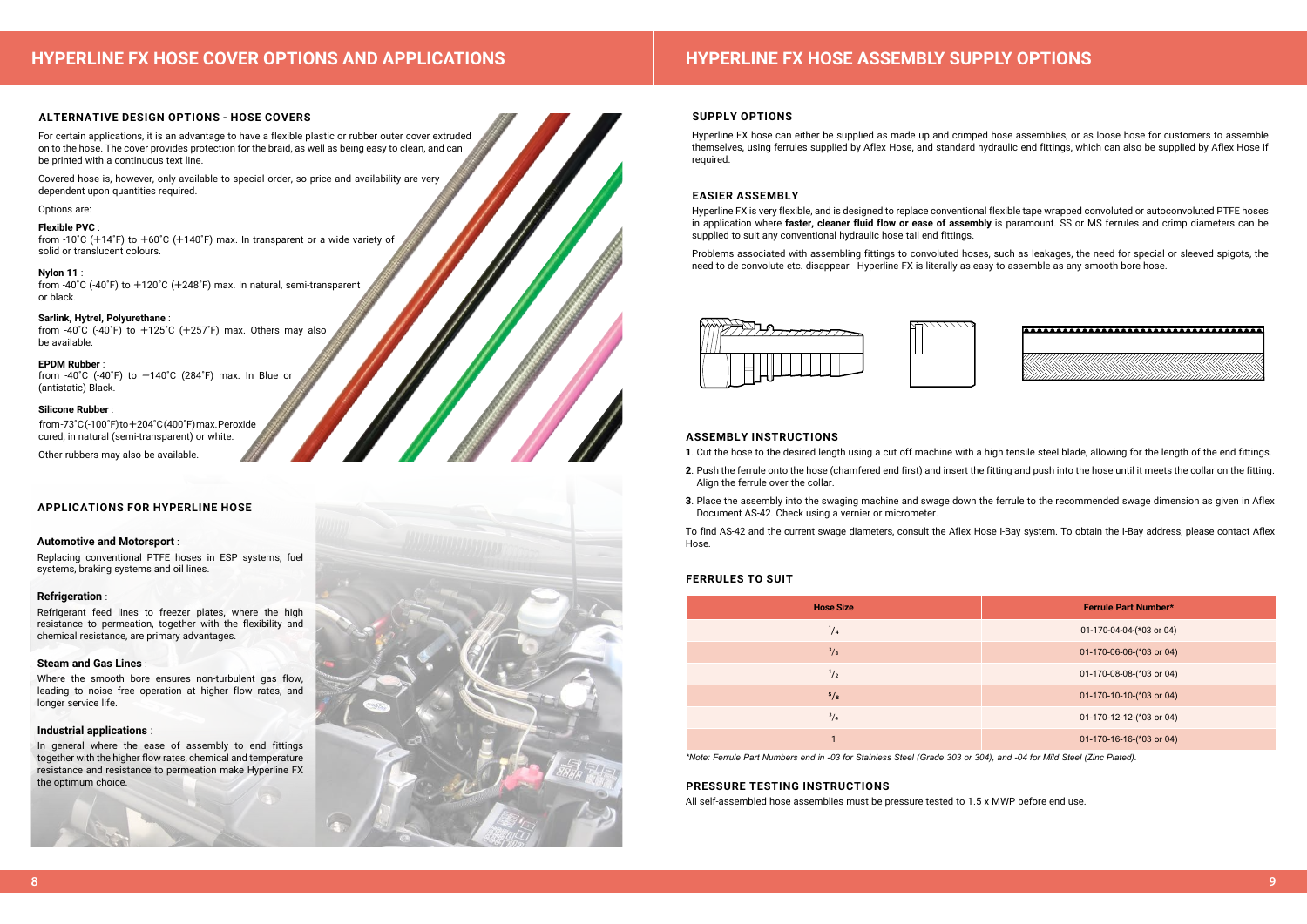# **PTFE Hose-Use with Alkali Metals, Halogens and Halogen containing Chemicals**

PTFE hose liners react chemically with Fluorine, Chlorine Trifluoride and molten Alkali Metals.

When PTFE lined hose is used to carry Chlorine or Bromine, either as gasses or fluids, they will diffuse into and through the PTFE liner wall thickness. Trace quantities will then combine with atmospheric moisture to corrode any braid/rubber outer coverings.

Heavily halogenated chemicals, like Hydrogen Fluoride, Hydrogen Chloride, Phosgene (Carbonyl Chloride) Carbon Tetrachloride and other organic chemicals with a high halogen content can also be absorbed and transmitted through the PTFE liner tube.

# **Other "Penetrating" Fluids and Gases**

Sulphur Trioxide, Methyl Methacrylate, Caprolactam and Glacial Acetic Acid are some other chemicals which can be absorbed and transmitted through the PTFE liner tube wall.

Generally, however, as a hydrophobic (non-wetting) material, PTFE is very resistant to the absorption of chemicals. In some cases, PTFE has superior resistance to diffusion, for example to the diffusion of automotive fuels, in comparison with all other plastics and rubbers.

# **Gas/Fluid Cycling**

There are some applications where the fluid passing through the hose turns into a gas, then back into a fluid, then into a gas etc, in a cyclic sequence.

This is normally associated with changes in temperature and/or pressure. For complex reasons these conditions are extremely damaging to the hose liner, whatever material it is made from.

For example, hoses are sometimes used to pass steam, water, steam etc into rubber moulding presses, in order to heat the mould, then rapidly cool it before reheating in the next cycle. Hoses of all types fail rapidly in such an application and PTFE lined hoses are no exception.

Please contact Aflex Hose for further information if these conditions apply.

# **Connecting Assemblies for Use in Applications**

The lengths of hose assemblies and their configuration in use when connected into the application must always be in accordance with the Hose Configuration information at the end of this product literature.

When being connected for use in applications, the end fittings on hose assemblies must be connected to correct mating parts in the correct way, using the correct tools, spanners, clamps, nuts and bolts etc. The connections must be sufficiently tightened to ensure that the joint is leak free but not be over tightened as this can damage the sealing surfaces.

In applications involving the transfer through the hose of expensive or dangerous fluids or gases, the hoses and connections must be pressure tested in situ before being put in to service. This should be done with some harmless media to 1½ times the maximum working pressure of the hose assembly, as stated in the product literature.

If in doubt please contact Aflex Hose for advice.

# **Special Applications**

Aflex Hose PTFE lined hose products are not rated as suitable for use in the following, special applications: All Radioactive Applications involving high energy radiation, including Gamma radiation (degrades PTFE) All Medical Implantation Applications.

For Aerospace Applications, please contact Aflex for the appropriate hose choice.

# **HYPERLINE FX HOSE SPECIAL USAGE CONDITIONS**

# **HYPERLINE FX HOSE AUTO-CUT HOSE LENGTHS**



Self assembly customers who manufacture large numbers of hose assemblies require perfectly cut hose ends, to facilitate easy, quick assembly of end fittings.

Aflex Hose have developed an automatic hose cutting machine which is able to cut stainless steel braided hose lengths perfectly, without squashing or braid flare out.

This system is applicable to (uncovered) stainless steel braided grades of Smoothbore and Hyperline FX hose, in sizes up to 1" bore, in minimum cut lengths of 60mm  $(2<sup>3</sup>/s")$ , no maximum length.

In addition, Aflex have developed a fully automated inspection system which checks the cut ends for diameters, ovality and protruding cut wire ends.

This inspection system is only applicable to regularly supplied large quantities of cut lengths and is limited to cut lengths which are less than 0.4 metres (16 inches) in length.

Automated washing equipment is available for short cut lengths, capable of achieving the required tolerance levels for particle size and count.



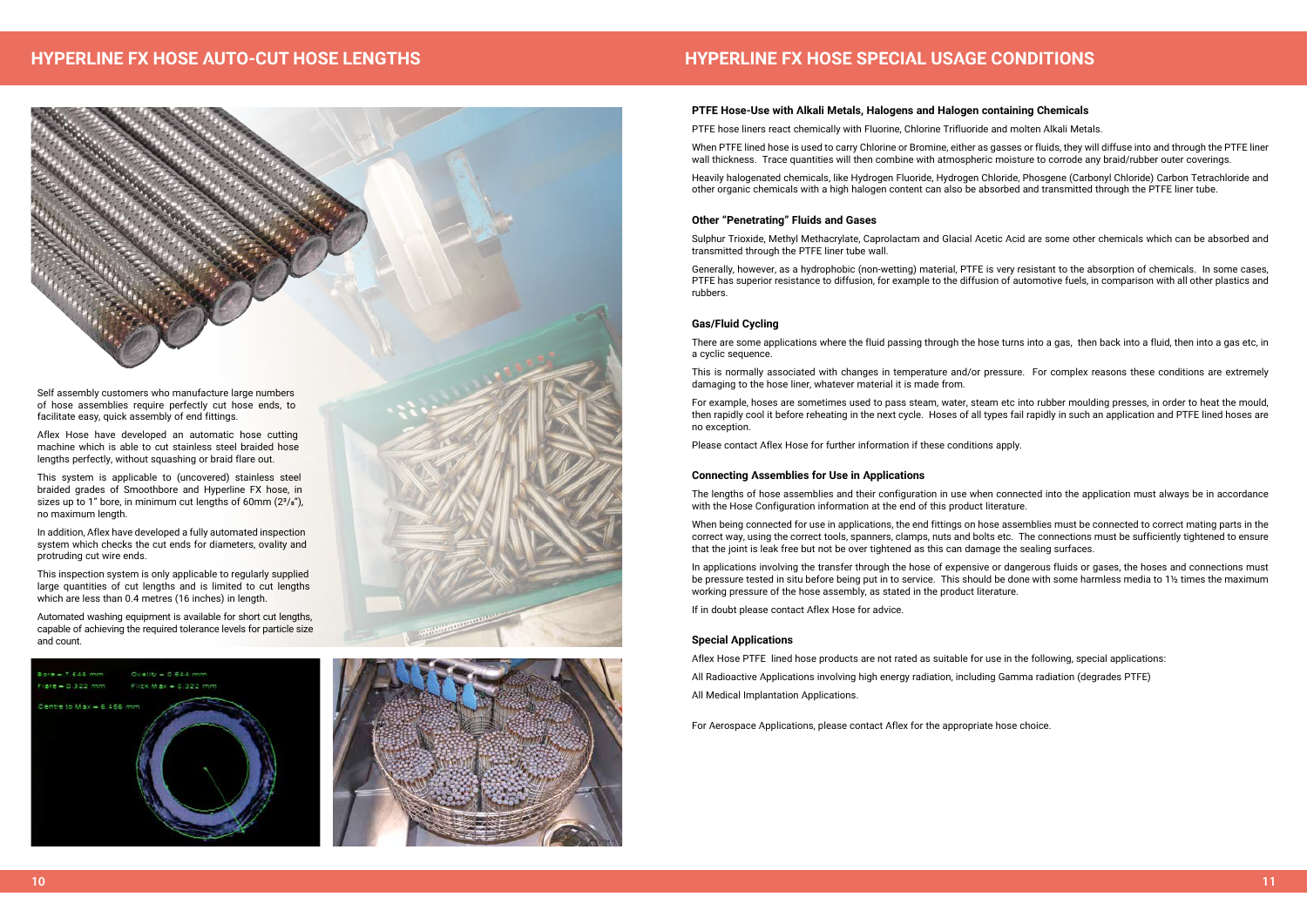# **HOSE CONFIGURATION & LENGTH CALCULATIONS - FOR BEND RADIUS**

# **HOSE CONFIGURATION REQUIREMENTS**

Hose Assemblies are usually connected at both ends in service. They may then either remain in a fixed, or static configuration or in a flexing, or dynamic configuration.

Whether static or dynamic, the First Rule concerning the configuration of the hose is that the bend radius of the hose must never be less than the Minimum Bend Radius (MBR) for the hose as listed in the relevant hose brochure.

The most common situation when this is likely to occur is when the hose is flexed at the end fitting, with stress being applied to the hose at an angle to the axis of the end fitting. Typically, this happens either because the length of the hose is too short, or because the weight of the hose plus contents creates a stress at an angle to the end fitting.

Hyperline FX meets the requirements of EN16643 (SC), which include the electrical and electrostatic requirements of hose assemblies.

> The Second Rule, therefore, if possible, is to design the configuration to ensure that any flexing in the hose takes place away from the end fittings.

# **(DYNAMIC) CONFIGURATION (STATIC) CONFIGURATION**





# **CORRECT** - No flex at End Fittings



**INCORRECT** - Weight of hose is at 90° to Axis of End Fittings



**CORRECT** - No flex at end fittings



# **Hyperline FX** and Quality Assurance, Certification and Approvals

# **BS EN ISO 9001:2015**

Aflex Hose Ltd are independently assessed and certified to BS EN ISO 9001 Quality Management System by The British Standards Institute (BSI).

# **EN16643:2016**

# **IATF16949:2016**

Aflex Hose Ltd manufacture PTFE flexible hose for the automotive industry, they are assessed and certified in accordance with IATF 16949 Automotive Quality Management System by The British Standards Institute (BSI).

# **ISO 14001:2015**

Aflex Hose Ltd have been successfully assessed to the requirements of ISO 14001, by the British Standards Institution (BSI). By gaining this accreditation Aflex Hose Ltd are demonstrating our commitment to reducing our impact on the environment.

# **ISO 45001:2018**

Aflex Hose Ltd have been successfully assessed to the requirements of ISO 45001, by the British Standards Institution (BSI). By gaining this accreditation Aflex Hose Ltd are demonstrating our commitment to the health and safety of our employees by consistently identifying and controlling risks to health and safety, reducing the potential for accidents, complying to relevant legislation and improving overall awareness throughout the business.

# **AS 9100D**

Aflex products for the Aerospace Sector are all manufactured in accordance with AS9100D Quality Management Systems and independently assessed and registered by The British Standards Institution (BSI).

# **FDA**

The Materials used to manufacture the natural PTFE Tube liner conforms to FDA 21 CFR 177.1550, and the antistatic PTFE liner conforms to FDA 21 CFR 178.3297.

# **Automotive Fuel Hose - SAE J1737**

Tested and approved for automotive fuel hose use in accordance with SAE J1737.

# **CE Marking (Europe only)**

Aflex has been assessed by The British Standards Institution (BSI) and found to comply with the Pressure Equipment Directive 2014/68/EU Conformity Assessment Module D1, approved to CE Mark applicable hose products, accompanied by a Hose Usage Data Sheet, and a Declaration of Conformity.

# **Attestations of Conformity to ATEX Directive 2014/34/EU (Potentially Explosive Atmospheres)**

Available for hose assemblies for components used in Gas Zones 1 & 2 and Dust Zones 21 & 22, when applicable.

# **Material Certification to EN10204**

Available for all the hose or hose assembly components.

# **Certificates of Conformity to BS EN ISO/IEC 17050**

Are available for all products.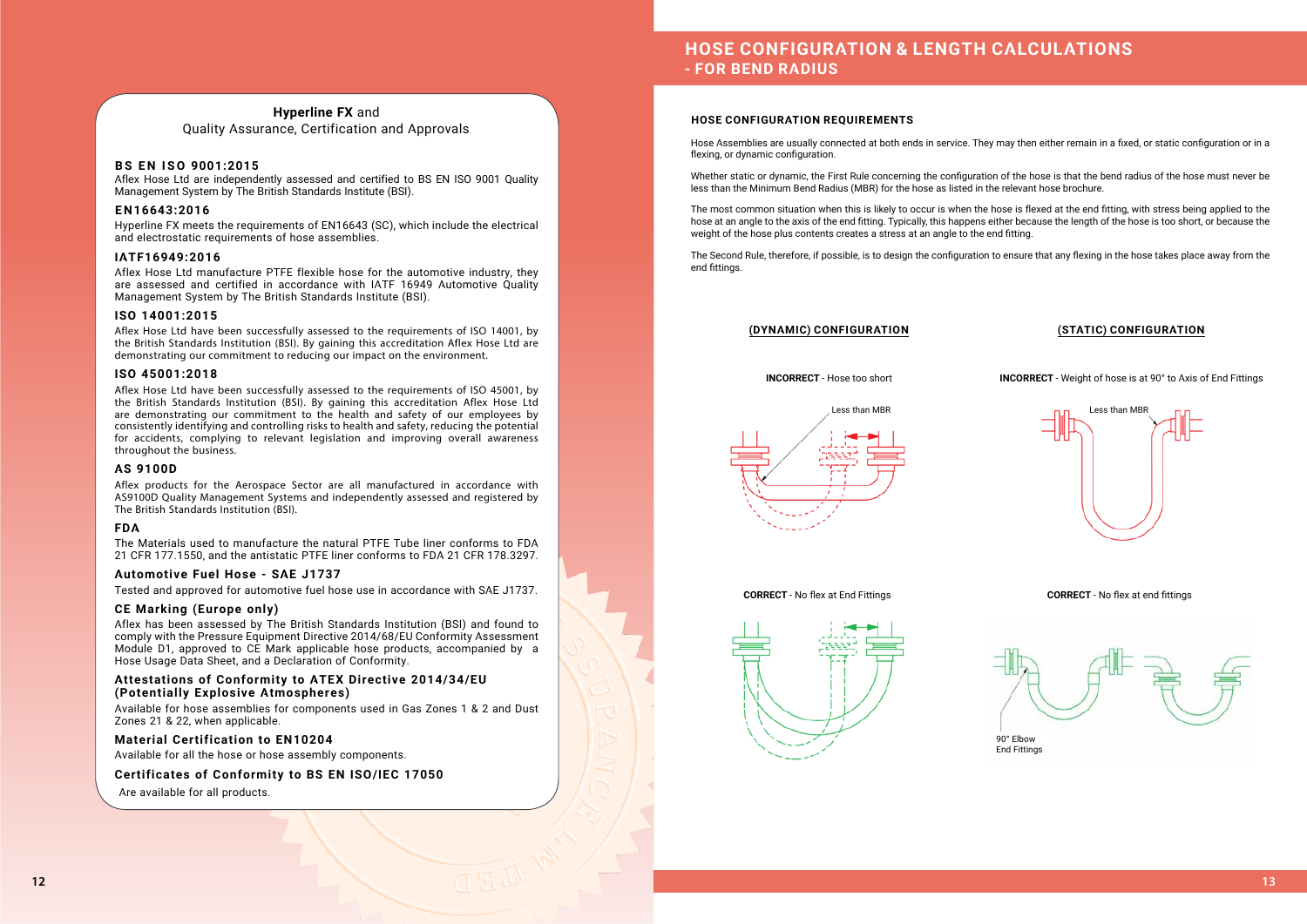# **HOSE CONFIGURATION & LENGTH CALCULATIONS - FOR LENGTH CALCULATIONS**

The formula for calculating the bent section of the hose length around a radius is derived from the basic formula that the circumference of a circle =  $2\pi R$ , where R = the radius of the circle, and  $\pi$  = a constant, = 3.142.

So, if the hose goes around a 90 $^{\circ}$  bend, which is  $1/4$  of a full circumference, and the radius of the bend is R, then the length of the hose around the bend is =  $1/4 \times 2\pi R$ . Or half way round, in a U-shape,  $=$   $\frac{1}{2}$  x  $2\pi R$ .

# **CALCULATING THE HOSE LENGTH**

# **Note :**

In calculating the length of a hose assembly, the (non-flexible) length of the end fittings must be added in, also the length of any straight sections of hose, as in the following example:

# **Example :**

To calculate the length for a 2" bore size hose with flange end fittings, to be fitted in a 90˚ configuration with one leg 400mm long, the other 600mm long.

Length of Bent Section (yellow) =  $1/4 \times 2\pi R$  (334)

 $=$   $\frac{1}{4}$  x 2 x 3.142 x 334 = 525mm

Length of top, Straight Section, including the top end fitting length

| $= 600 - 334 =$ | 266mm |
|-----------------|-------|
|                 |       |

| Length of bottom end fitting | 66 <sub>mm</sub> |
|------------------------------|------------------|
|                              |                  |

Total length of Hose Assembly =  $525 + 266 + 66 = 857$ mm

Things to consider

- a. A hose will normally take the longest radius available to it to go around a corner, not the MBR! Also - always remember to include the non-flexible end fitting lengths.
- b. In dynamic applications, remember to always calculate the lengths for the most extended configuration during the flexing cycle, not the least extended.
- c. If the configuration is simply too complex for calculation, then obtain a length of flexible tubing of some kind, mark on paper, or a wall, or floor, or both where the connection points will be relative to each other, scaled down if necessary, then manually run the flexible tubing between them with full radii round bends. Measure the extended length, then scale up if necessary to determine the approximate length of the hose.

If in doubt, consult Aflex Hose.



# **HOSE CONFIGURATION & LENGTH CALCULATIONS - FOR ABRASION & TORQUE**

The Third Rule is that the hose configuration should always be designed, and supported where necessary, to avoid any possibility of external abrasion.

In some cases, the length, configuration and angle of the hose can be designed to avoid abrasion. In others, static or moving support frames or support wheels are required.



**INCORRECT** - Abrasion inside support



**CORRECT** - No hose abrasion





**CORRECT** - No abrasion over support







The Fourth Rule is that the hose must not be subjected to torque, either during connection, or as a result of the flexing cycle.

Torque (twist) in the hose can be applied during connection if the hose is accidentally twisted, or if the second end being connected is a screwed connection, and the hose is subjected to torque during final tightening.

In a flexing application, if any flexing cycle of the hose occurs in 3 dimensions instead of 2, then torque will also occur:





Note: The bend radius is measured to the inside edge of the hose, For the minimum bend radius refer to page 6.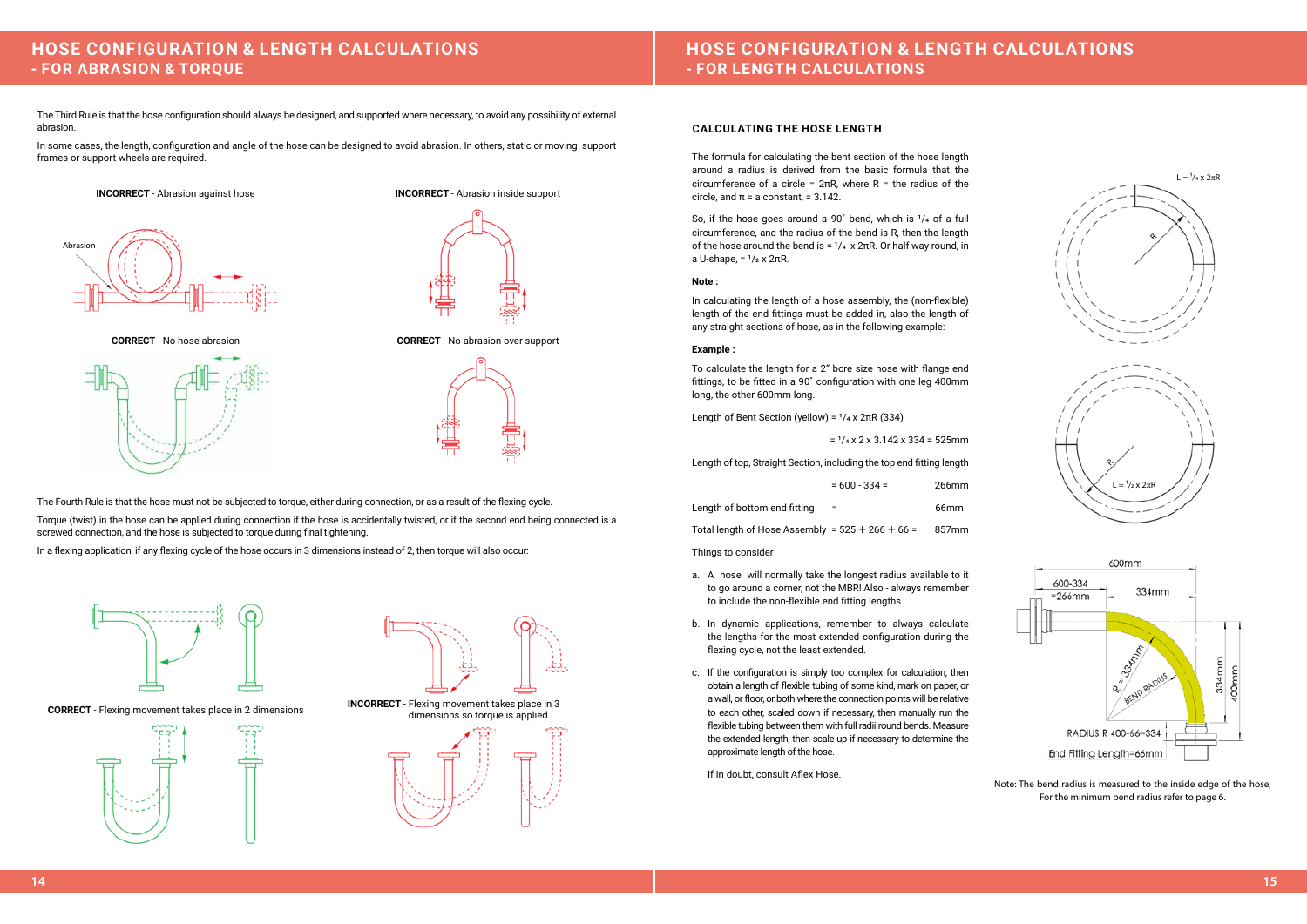# **CONDITIONS OF SALE CONTINUED**

"Business Days" means a day (other than a Saturday, Sunday or public holiday) when banks in London are open for business.

# **CONDITIONS OF SALE**

### 1. **Definitions**

"Buyer" means a customer of the Seller.

"Conditions" means these terms and conditions for the sale of goods or the supply of services or both.

"Contract" means a binding contract for the sale of goods or the supply of services or both made by the Seller and the Buyer.

"Emergency Call-out" means the call-out service for emergency breakdowns of the Buyer's plant or equipment provided by the Seller to the Buyer in accordance with these Conditions in connection with a Contract for the performance of the Services.

"Factored Products" shall mean products which are supplied by Seller, but are not manufactured by Seller, and are purchased by Seller from another supplier or manufacturer.

"Force Majeure Event" means an event beyond the reasonable control of the Seller including but not limited to strikes, lock-outs or other industrial disputes (whether involving the workforce of the Seller or any other party), failure of a utility service or transport network, act of God, epidemic or pandemic, war, riot, terrorism, civil commotion, malicious damage, compliance with any law or governmental order, rule, regulation or direction, accident, breakdown of plant or machinery, fire, flood, storm, default of suppliers or subcontractors.

"Goods" means the goods agreed to be sold by the Seller to the Buyer as detailed in the Order Acknowledgment.

"Intellectual Property Rights" means all copyright, database rights, semiconductor topography rights, design rights, trademarks, trade names, patents, domain names and any other intellectual property rights of a similar nature (whether or not registered) subsisting anywhere in the world.

### "Losses" means:

(a) any indirect, special or consequential loss or damage; or

(b) loss of data or other equipment or property; or

(c) economic loss or damage; or

(d) incurring of liability for loss or damage of any nature whatsoever suffered by third parties (including in each case incidental and punitive damages); or

(e) any loss of actual or anticipated profit, interest, revenue, anticipated savings or business or damage to goodwill.

**(b)** Any variation to these Conditions shall have no effect unless expressly agreed in writing and signed by an authorised signatory of the Seller and any variation of

"Seller" means Aflex Hose Limited.

"Services" means the services agreed to be supplied by the Seller to the Buyer as detailed in the Order Acknowledgment.

 "Specification for Goods" means the specification for the Goods that is agreed in writing by the Seller and the Buyer.

"Specification for Services" means the specification for the Services that is agreed in writing by the Seller and the Buyer.

### **2. Interpretation of Contracts**

**(a)** The Uniform Law on International Sales, the United Nations Convention on Contracts for the International Sale of Goods and the international rules for the interpretation of trade terms prepared by the International Chamber of Commerce (INCOTERMS) shall be excluded. The construction, validity and performance of all Contracts shall be governed by English law and, without prejudice to the right of the Seller to take action against the Buyer in any other court of competent jurisdiction, any claim or dispute arising from the Contracts shall be subject to the exclusive jurisdiction of and be determined by the courts of England. The taking of proceedings in any one or more jurisdiction shall not preclude the Seller from taking proceedings in any other jurisdiction, whether concurrently or not, to the extent permitted by the law of such other jurisdiction.

**(b)** The complete or partial invalidity or unenforceability of any provision in a Contract shall in no way affect the validity or enforceability of the remaining provisions in a Contract. Any such provision shall be deemed to be modified to the minimum extent necessary to make it valid or enforceable. If such modification is not possible, the relevant provision shall be deemed severed subject to such consequential modification as may be necessary for the purpose of such severance.

**(c)** The headings used herein are for convenience only and shall not affect construction.

(d) Words in the singular include the plural and in the plural include the singular. **(e)** Reference to a Condition is to a Condition of these Conditions unless the context requires otherwise.

3. **Formation of Contracts and Application of Terms and Conditions**

**(a)** All Contracts shall be deemed to incorporate these Conditions.

a Contract shall have no effect unless it is in writing and signed by the Seller and the Buyer (or their authorised representatives).

**(c)** A prospective Buyer shall place its order for goods or services (or both) by completing the Seller's purchase order standard form, if applicable, or by submitting its own purchase order form (in either case, such form is the "Purchase Order"). Each Purchase Order shall be deemed to be an offer by the prospective Buyer to buy the goods or services (or both) of the Seller that are identified in the Purchase Order subject to these Conditions.

**(d)** The Purchase Order shall only be deemed to be accepted when the Seller issues to the prospective Buyer an order acknowledgement form which indicates acceptance of the prospective Buyer's offer on these Conditions (the "Order Acknowledgment"). A Contract between the Seller and the Buyer shall come into existence at the time and on the date when the Seller delivers the relevant goods or services (or both) to the Buyer.

**(e)** The Contract shall constitute the entire agreement between the Seller and the Buyer and the Buyer acknowledges that it has not relied on any statement, promise or representation made or given by or on behalf of the Seller that is not set out in the Contract.

**(f)** The Buyer shall ensure that the description of the goods or services (or both) ordered which is contained in its Purchase Order and any applicable specifications is complete and accurate.

**(g)** These Conditions apply to the Contract to the exclusion of all other terms and conditions that the Buyer shall seek to impose or incorporate, or which are implied by trade, custom, practice or course of dealing. These Conditions may be extended by additional terms and conditions issued by the Seller in writing and confirmed in the Order Acknowledgment.

## **4. Quotations and Purchase Orders**

**(a)** Any quotation issued by the Seller shall not constitute an offer and is given on the basis that no Contract shall come into existence unless and until the Seller despatches an Order Acknowledgement to the Buyer.

(b) Any quotation issued by the Seller is valid for a period of 5 Business Days for delivery dates and 30 Business Days for prices only after the date of its issue, provided that the Seller has not previously withdrawn it by notice in writing to the Buyer.

**(c)** Subject to Condition 4(d), any Purchase Order accepted by the Seller shall be accepted on the basis that the price for the goods or services (or both) shall be that set out in the Seller's quotation on condition that the Seller's quotation is within its period of validity and notice of withdrawal in writing has not been issued by the Seller at the time of acceptance.

**(d)** The Seller reserves the right to give in writing notice of the withdrawal of a quotation at any time within the period of validity of the quotation and before the Contract is formed. In the event that the Seller changes the price of any of the goods or services (or both) offered for sale or supply, any existing quotation in respect of those goods or services (or both) shall be deemed to be automatically withdrawn and the Seller shall issue a new quotation to the prospective Buyer.

**(e)** The prices stated in the Seller's quotations are exclusive of VAT.

**(f)** All Purchase Orders placed by a prospective Buyer shall be placed by fax, post or e-mail, or, where agreed in advance in writing by the Seller, by telephone or Seller's

electronic system for prospective Buyers to place orders and make payments.

**SALE OF GOODS 5. The Goods**



- 
- 

**(a)** The Goods are described in the Specification for Goods. The Goods shall comply with the Specification for Goods in material respects. Any stated dimension or weight set out in the Specification for Goods is an estimate only.

**(b)** All performance figures, descriptions (other than any description set out in the Specification for Goods), drawings and samples of Goods are approximate only being intended to serve merely as a guide. The Seller shall not be liable for their accuracy and they shall not form part of the Contract. No Contract shall be a contract by sample.

which apply to Factored Products and/or their use in application. Seller's only obligation will be to pass on to the Buyer all the written information which Seller has itself received regarding the Factored Product, but the Buyer shall be responsible for ensuring that this and any other necessary Factored Product information is obtained and is reviewed and will decide solely if such data is sufficient to ensure that the Factored Product is fit for purpose in the intended usage application. If any application requirements apply which are not fully covered by the information which the Buyer can obtain, then the Buyer undertakes not to use or supply the Factored Product for use in that application. The Buyer is also responsible for ensuring that the Factored Product will not be subjected to levels of usual or accidental physical abuse in service which would cause the Factored Product to fail. The Buyer agrees and acknowledges that Seller, its officers, directors, employees, affiliates and representatives shall not be held liable for any claims or obligations arising out of the Buyer's failure to fulfil any or all of its responsibilities set forth in this clause 8(h), and hereby agrees to indemnify and hold Seller its officers, directors, employees, affiliates and representatives fully harmless from any and all claims that may arise in regard to Factored Products. If the Buyer has any doubts concerning these or any other usage conditions and limitation or safety parameters, the Buyer shall consult Seller and request a written response to any queries. **5A. UNTESTED HOSE SUPPLIES FOR SELF-ASSEMBLY BY BUYERS ("SAC") (h)** In contracting for carriage and/or insurance of the Goods in transit, if required by the Contract, the Seller shall be deemed to act solely as agent of the Buyer. (i) The Buyer must: (i) examine the Goods on delivery; (ii) notify the Seller and any carrier in writing of any shortage or damage within four (4) Business Days after the date of delivery and in respect of non-delivery within ten (10) Business Days after the Goods would in the ordinary course of events have been received; and (iii) in the case of short or damaged delivery give the Seller a reasonable opportunity to inspect the Goods, otherwise Goods shall be deemed accepted by the Buyer. **(j) ANY LIABILITY OF THE SELLER FOR NON-DELIVERY OF THE GOODS SHALL BE LIMITED TO EITHER DELIVERING THE GOODS WITHIN A REASONABLE TIME OR ISSUING A CREDIT NOTE AT THE PRO RATA CONTRACT RATE AGAINST ANY INVOICE RAISED FOR SUCH GOODS. (k)** The Seller may deliver the Goods by instalments, each instalment to be deemed to be a separate Contract. Without limiting the other provisions herein, no failure or defect in delivery in respect of any Contract or instalment shall entitle the Buyer to repudiate or cancel any other Contract or instalment.

**(c)** The Seller may alter the Specification for Goods:

(i) for the purpose of making changes to the Goods which it can establish to the reasonable satisfaction of the Buyer constitute improvements to the Goods or;

(ii) if required by any applicable statutory or regulatory requirements.

(d) The Seller may increase the price of the Goods by giving notice in writing to the Buyer at any time before delivery, to reflect any increase in the cost of the Goods to the Seller that is due to:

(i) any factor beyond the control of the Seller (including foreign exchange fluctuations, increases in taxes and duties, and increases in the cost of acquiring or manufacturing the Goods;

(ii) any request by a Buyer to change the delivery date(s), quantities or types of Goods ordered, or the Specification for Goods; or

(iii) any delay caused by any instructions of the Buyer in respect of the Goods or failure by the Buyer to the give the Seller adequate or accurate information or instructions in respect of the Goods.

**(e)** All drawings, designs, and quotations for which goods are not subsequently ordered by the Buyer shall remain the property of the Seller and be treated as

(vii) notify the Seller immediately if it becomes subject to any of the events listed in Conditions 21(a)(iv) to 21(a)(x);

**(a)** Unless otherwise specified in writing by Seller, "loose" hose supplied (without end fittings attached) for self-assembly by Buyer (who will cut the hose to length and attach end fittings to make up Hose Assemblies for their own use, or for sale to their own customers) will not be pressure tested by Seller before supply. Such hydrostatic testing of the hose and the end fitting attachment will be the sole responsibility of the Buyer and Buyer warrants and represents that it shall carry out such hydrostatic pressure testing on all of its SAC hoses purchased from Seller, adhering to the maximum working pressure (MWP) and safety factor of the hose assembly as specified in the relevant Seller product brochure (as may be amended from time to time).

**(b)** When pressure testing braided hoses with a plastic or rubber outer cover, the cover will mask any signs of leakage for a time. The Buyer agrees and acknowledges that in respect of all SAC hoses, after the hydrostatic pressure test, it is further required to test each covered hose assembly with an internal helium gas pressure of 30 Bar (450 psi) for hose sizes up to 1" and 15 Bar (225 psi) for hose sizes above 1", with the hose assembly immersed in water to enable leak detection by gas bubbles, for a minimum test period of 5 minutes.

confidential by the Buyer and not used in any way. The Seller shall have no liability in relation to any such drawings, designs or quotation. **(h)** The Buyer accepts that Seller is not an expert in the technical features required (whether at the Buyer's request or because the Seller considers special packaging to be necessary), then the Seller will charge the Buyer the full cost of such packaging.

**(c)** The Buyer agrees and acknowledges that in respect of all SAC hoses, Buyer alone shall determine and approve the design suitability of the hose assembly for its intended use before supply by Seller and that it shall indemnify and hold Seller fully harmless from any and all claims and losses, whether direct or indirect arising from design suitability for a SAC hose.

# **5B. UNTESTED HOSE ASSEMBLIES**

If Seller agrees under a Purchase Order to attach non-standard end fittings to hose assemblies which the Buyer supplies to Seller, Buyer acknowledges and agrees that, in some instances, it is not possible to connect such non-standard fittings to the Seller pressure testing system. In such cases Buyer agrees that Seller shall be entitled, on giving notice to Buyer, not to test such Goods. Seller shall label the hose assembly with a warning that it requires pressure testing before use. The Buyer agrees and acknowledges that Seller shall have no liability whatsoever if the Buyer does not comply with the warning that requires pressure testing before use, and agrees to fully indemnify and hold Seller fully harmless from any and all claims arising from any use by Buyer or onward sale by Buyer of such untested hose assemblies.

### **6. Despatch and Delivery**

**(a)** For the purposes of this Condition 6, the "Goods" shall mean the Goods in their entirety where delivery is not by instalments or, where delivery is by instalments, each instalment of the Goods.

**(c)** Any stated delivery date is an estimate and time for delivery shall not be of the essence. The Seller will use reasonable endeavours to meet any stated delivery date. If no date for delivery is specified, delivery shall be within a reasonable time.

# **BUYER TO TERMINATE OR RESCIND THE CONTRACT UNLESS SUCH DELAY EXCEEDS ONE HUNDRED AND EIGHTY (180) DAYS.**

Point of Delivery. Risk in the Goods shall pass to the Buyer on completion of delivery of the Goods.

**(b)** Unless otherwise agreed in writing by the Seller, delivery of the Goods shall take place at the location stated by the Seller in the Order Acknowledgement (the "Point of Delivery"). (iii) not remove, deface or obscure any identifying mark or packaging on or relating to the Goods;

**(l)** If for any reason the Buyer fails to accept delivery of any of the Goods within two (2) Business Days of the Seller giving notice to the Buyer that the Goods are ready, or the Seller is unable to deliver the Goods on time because the Buyer has not provided appropriate instructions, documents, licences or authorizations for the Goods when they are tendered by the Seller for delivery then, except where such failure is caused by a Force Majeure Event:

**(d) THE SELLER SHALL NOT BE LIABLE FOR ANY LOSSES (AS DEFINED), CAUSED DIRECTLY OR INDIRECTLY BY ANY DELAY IN THE DELIVERY OF THE GOODS EVEN IF CAUSED BY THE SELLER'S NEGLIGENCE. (e) ANY DELAY IN THE DELIVERY OF THE GOODS SHALL NOT ENTITLE THE (f)** Delivery of the Goods shall be completed on the arrival of the Goods at the (vi) keep the Goods insured between the passing of risk in the Goods and title to the Goods against all risks with a reputable insurer which has been approved by the Seller for their full price, and ensure that the Seller's interest in the Goods is noted on the insurance policy until title in the Goods passes to the Buyer. If the Buyer fails to insure the Goods the Seller may do so instead on behalf of the Buyer, who shall reimburse the Seller on demand. Until title in the Goods passes to the Buyer, the Buyer shall hold in trust for the Seller the policy and proceeds of insurance;

(i) delivery of the Goods shall be deemed to have been completed at 9.00 am on the second (2nd) Business Day after the day on which the Seller notified the Buyer that the Goods were ready;

(ii) risk in the Goods shall pass to the Buyer on completion of delivery; and

**(g)** Except insofar as the Contract expressly provides otherwise, standard carriage and packaging is excluded in the price. Seller may select the method of delivery, and charge the Buyer for the cost of carriage. . Where the Goods are to be delivered at the Buyer's request by any special or express means, the Seller will charge the Buyer the full cost of carriage. When any special packaging is (viii) give the Seller such information relating to the Goods as the Seller may require from time to time; and

(iii) the Seller may store the Goods until delivery takes place, whereupon the Buyer shall be liable for all related costs and expenses (including, without limitation, storage and insurance). The Buyer shall be responsible for all Losses incurred by the Seller where the Buyer fails to accept delivery of Goods.

(m) If ten (10) Business Days after the Seller giving notice to the Buyer that the Goods were ready the Buyer has not accepted delivery of the Goods, the Seller may resell or otherwise dispose of part or all of the Goods.

**(n)** Due to the nature of the production of PTFE hose, Seller reserves the right to call a Purchase Order for bulk hose complete in the following situations: (a) if a product is a standard Seller product (as listed in Seller's product brochures) a figure of +10% of original order quantity can be supplied. If the product is a non-standard product and outside the Seller's standard product range the figure of +/- 10% of the original order quantity can be supplied. Goods supplied within these parameters would result in the Purchase Order being complete and delivery satisfied.

# **7. Title**

**(a)** The title in the Goods supplied shall not pass to the Buyer until receipt by the Seller in cleared funds of payment in full (including payment of any default interest) for:

(i) the Goods; and

(ii) any other goods or services that the Seller has supplied to the Buyer and in respect of which payment is due.

**(b)** Until the title in the Goods passes to the Buyer the Buyer shall:

(i) be a bailee of the Goods;

(ii) store the Goods separately from all other goods held by the Buyer so that the Goods remain readily identifiable as the Seller's property;

(iv) not fix or annex the Goods to or merge the Goods with any part of the Buyer's premises, plant or equipment without the Seller's prior consent in writing;

(v) maintain the Goods in satisfactory condition;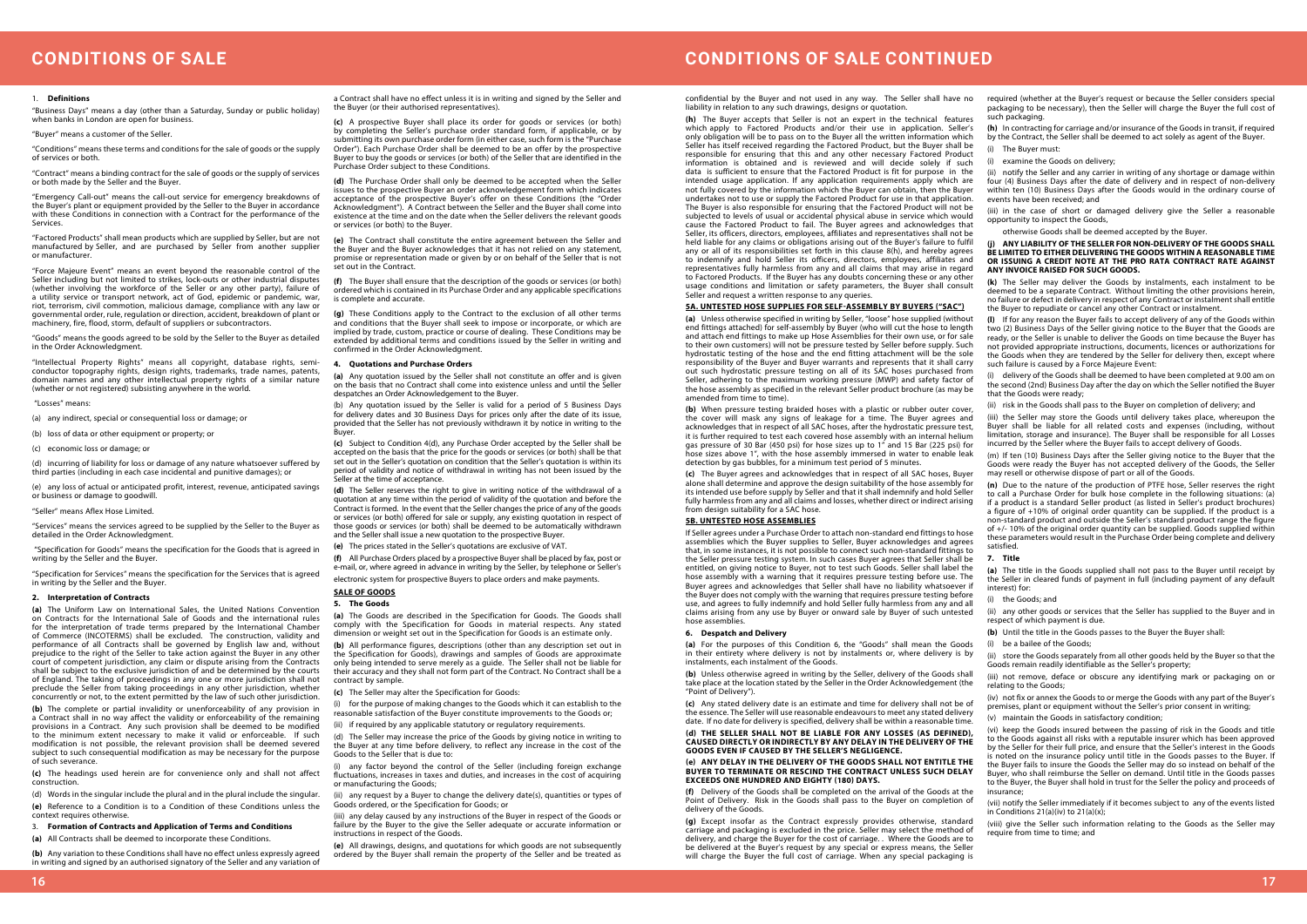# **CONDITIONS OF SALE**

(ix) not dispose of, charge or encumber the Goods or any interest in the Goods or purport to do so,

but the Buyer may resell the Goods to an independent third party on arm's length terms in the ordinary course of its business.

**(c)** If before title to the Goods passes to the Buyer the Buyer becomes subject to any of the events listed in Conditions 21(a)(iv) to 21(a)(x), or the Seller reasonably believes that any such event is about to happen and gives notice to the Buyer accordingly, then, provided that the Goods have not been resold, or irrevocably incorporated into another product, and without limiting any other right or remedy the Seller may have, the Seller may at any time require the Buyer to deliver up the Goods and, if the Buyer fails to do so promptly, the Seller may enter any premises of the Buyer or of any third party where the Goods are stored in order to recover them.

### **8. Warranty for Goods**

**(a)** Subject to Condition 8(b), the Seller warrants that on delivery, and for a period of 24 months (12 months for all Hose Assemblies which are "ETH" ("Electrical Trace Heated") Grade or are Factored Products) from the date of delivery the Goods shall:

(i) conform with the Specification for Goods; and

(ii) be free from material defects in material or workmanship.

**(b)** In respect of Goods which are packages or electrically or electronically controlled or actuated Goods, the Seller warrants that on delivery, and for a period of 12 months from the date of delivery such Goods shall:

(i) conform with the Specification for Goods; and

(ii) be free from material defects in material or workmanship.

**(cc)** failure by the Buyer to follow the Seller's instructions in relation to the storage, use, installation, commissioning or maintenance of the Goods;

**(c)** Subject to the remainder of this Condition 8, the Seller warrants that if (i) the Buyer provides the Seller with written notification within forty-eight (48) hours of discovering a suspected defect, (ii) if requested by Seller (after Buyer has provided all relevant information requested by Seller in respect of the suspected defective Good(s)), the Buyer returns the Goods within the relevant warranty period for such Goods (as set out in either Condition 8(a) or 8(b)) and (iii) on the Seller's examination such Goods prove defective as to material or workmanship or as to compliance with the relevant Specification for Goods the Seller shall:

(i) give notice to the Buyer that such Goods prove defective as to material or workmanship or as to compliance with the relevant Specification for Goods; and (ii) following giving notice thereof to the Buyer;

condition within twenty-two (22) Business Days of delivery to the Buyer. The term Goods" within this Condition  $9(b)$  has the meaning set out within Condition 6(a).

**(aa)** with respect to Goods which have been manufactured by the Seller, make good the defect without charge by (at the Seller's option) repairing the defective Goods, replacing defective components of the defective Goods, or replacing the defective Goods (in their entirety) as the Seller in its discretion considers appropriate; or

**(bb)** with respect to Goods which have been supplied, but not manufactured by the Seller, and to the extent that it is entitled to do so, assign or at its discretion use its reasonable endeavours otherwise to make available to the Buyer, at the Buyer's expense and on the basis of an indemnity (secured if appropriate) against all Losses that may be incurred by the Seller in relation thereto, the benefit of any obligations and warranties which relate to such defect which the Seller may be owed by the manufacturer and/or supplier of the Goods or any part or component thereof.

**(d)** The above warranties shall apply except where the defect in the Goods:

(i) has been caused wholly or partly by deterioration of the Goods which is necessarily incidental to the transit of the Goods;

(ii) has been caused while the Goods were at the Buyer's risk by:

(aa) wilful default or negligence by the Buyer or its employees, agents, consultants or subcontractors;

**(bb)** the occurrence of an accident;

**(dd)** failure by the Buyer to follow good trade practice;

**(ee)** the Buyer altering or repairing such Goods without the consent in writing of the Seller;

**(ff)** fair wear and tear, negligence or by any abnormal conditions.

**(c)** Except where specifically agreed in writing to the contrary, delivery to a Buyer outside of the United Kingdom will be in accordance with the "Ex Works" rule from the international rules for the interpretation of trade terms prepared by the International Chamber of Commerce (INCOTERMS). In the case of deliveries outside of the United Kingdom the Seller does not accept any liability for damage to the Goods during transit, or marine or war risks unless otherwise specifically agreed by the Seller

**(e)** Except as provided in this Condition 8, the Seller shall have no liability to the Buyer in respect of the Goods' failure to comply with the warranties set out in this Condition 8.

**(f)** The terms of these Conditions shall apply to any repaired or replacement Goods supplied by the Seller under Condition 8(c).

**(g)** The above warranties shall not apply to consumable items with a limited life expectancy.

# **9. Returns**

**(a)** The Seller shall not refund the Buyer for any amounts paid by the Buyer in the event that the Buyer returns the Goods (or part thereof) except with the Seller's prior consent in writing. Where such consent is given, the Buyer agrees to pay to the Seller a minimum handling charge of thirty per cent (30%) of the invoiced value.

**(b)** To qualify for any refund, the Goods must be appropriately packed to protect them from being damaged in transit and be received by the Seller in a saleable

offer the Goods for resale in any country where the Buyer knows the export of the Goods is prohibited by the US Government, the UK Government, the UN, the EU or any other relevant organisation; or

# **10. Instructions and Health and Safety at Work**

**(a)** The Buyer shall observe strictly the provisions of the Seller's instructions in writing regarding use and application of the Goods together with any revisions thereof and shall ensure that any person other than the Buyer who acquires or has access to the Goods is furnished with and observes such instructions.

**(b)** The Buyer shall be solely responsible for and shall keep the Seller indemnified against all Losses incurred by the Seller in relation to any use of the Goods other than in strict accordance with the Seller's installation, operating, and maintenance instructions.

**(c)** The Buyer agrees and acknowledges that for any intended application of the Good(s) in which special conditions apply which are not defined, or not defined sufficiently in the Seller's product brochure, the Buyer shall write to Seller requesting written advice relating to any usage limitations resulting from its special uses or conditions. The Buyer shall be fully liable and responsible for ensuring the design suitability and safety of the Goods in their intended applications, giving particular consideration to any special condition relating to, but not restricted to the chemical and electrostatic compatibility of the fluids or gases passing through, the possibility of diffusion of fluid or gases through the PTFE hose lining, the possibility of external corrosive conditions, the types and likelihood of excessive mechanical abuse, such as abrasion (internal or external), crushing, excessive flexing or vibrations, etc. and any excessive temperature and/or pressure "pulsing" conditions, or any other condition which may cause premature hose failure. The Buyer shall consider and take account of the degree of risk involved in any potential Goods failure, including the provision of adequate protection in the event of any risk to any persons. In applications where any type of Goods failure would lead to financial losses if the Goods are not replaced immediately, the Buyer agrees and acknowledges that it shall be the Buyer's responsibility to order and hold in stock spare Goods accordingly. The Buyer shall advise Seller in writing at the time of placing the enquiry and on any Purchase Order if there are any special requirements for the Good(s), including special cleaning, or drying, or extra testing requirements which are in addition to normal industrial standards. Mere notice of such additional requirements to Seller however, does not relieve the Buyer of its responsibility and liability for ensuring adequate measures are taken or are in place for such applications nor does the mere notification burden nor transfer to Seller any Buyers' liability that the Buyer has for such intended application.

### **11. Export Sales**

**(a)** Where goods are supplied for export from England the following additional Conditions shall apply, and where there is any conflict between the provisions of this Condition 11 and any other Conditions, the provisions of this Condition 11 shall prevail.

**(b)** Charges for the cost of export deliveries and documentation shall be as stated in the Contract.

**(d)** The party which is exporting, in the case of exports, or the party which is importing, in the case of imports, will be responsible for obtaining all necessary licences, or other governmental authorisations required in connection with any export, re-export, or imports, as the case may be, under the Contract. The parties will co-operate with each other in securing any such licenses or authorisations as may be required and each will provide such statements, certificates and assurances regarding transfer, use, disposition, end-use, source of supply, nationalities and re-export of the Goods as may be required in connection with each party's application for any required license or governmental authorisation.

**(e)** Any government fees or charges in connection with obtaining such licenses or authorisations will be the responsibility of the party which is exporting, in the case of exports, and the party which is importing, in the case of imports, the Goods.

### **(f)** The Buyer undertakes not to:

(ii) offer to sell the Goods to any person the Buyer knows or suspects will subsequently resell the Goods into a country where export of the Goods is prohibited by the US Government, the UK Government, the UN, the EU or any other relevant organisation.

**(g)** The Buyer will indemnify the Seller for all liabilities, loss, damages, costs and expenses awarded against or incurred by the Seller arising out of in connection with any breach of the Buyer's obligations contained in Condition 11(g).

**(h)** The Buyer agrees to provide the Seller with any information the Seller reasonably requires concerning the destination and use of the Goods, to allow the Seller to comply in full with any relevant export legislation.

# **SUPPLY OF SERVICES**

#### **12. Period of Supply**

**(a)** Unless otherwise specified in the Order Acknowledgment, the agreement for the supply of the Services shall be for a period of one (1) year from the date the Seller issues an Order Acknowledgement to the Buyer in accordance with Condition 3 (d) (the "Term for Services").

**(b)** The Seller reserves the right to increase its price for the Services at any time during the Term for Services. The Seller will give the Buyer notice in writing of any such increase not less than eight (8) weeks before the proposed date of the increase. If such increase is not acceptable to the Buyer, it shall notify the Seller in writing within two (2) weeks of the Seller's notice and the Seller shall have the right, without limiting its other rights or remedies, to terminate the Contract by giving four (4) weeks' notice in writing to the Buyer.

### **13. Performance of Services**

**(a)** The Seller agrees to provide the Services in accordance with the Specification for Services in all material respects, and to supply as necessary spare or replacement parts and/or consumables, to the Buyer's plant and/or equipment at the sites(s) specified in the Seller's Order Acknowledgment. **(b)** If the Seller agrees to supply spare or replacement parts and/or consumables, such supply will be strictly on the basis of these Conditions. **(c)** Any stated performance date is an estimate only and time for performance of the Services shall not be of the essence. The Seller shall use reasonable

endeavours to meet any stated performance date. If no date for performance is specified, the Services shall be performed within a reasonable time.

**(d) THE SELLER SHALL NOT BE LIABLE FOR ANY LOSSES (AS DEFINED), CAUSED DIRECTLY OR INDIRECTLY BY ANY DELAY IN THE PERFORMANCE OF THE SERVICES EVEN IF CAUSED BY THE SELLER'S NEGLIGENCE.** 

**(e) SUBJECT TO CONDITION 13(G), ANY DELAY IN THE PERFORMANCE OF THE SERVICES SHALL NOT ENTITLE THE BUYER TO TERMINATE OR RESCIND THE CONTRACT UNLESS SUCH DELAY EXCEEDS ONE HUNDRED AND EIGHTY (180) DAYS.** 

**(g)** If the Seller's performance of the Services is prevented or delayed by the Buyer or by the failure of the Buyer to perform any of its obligations under the Contract ("Buyer Default") then upon the Seller giving the Buyer notice in writing that there has been a Buyer Default:

(i) the Seller shall without limiting its other rights or remedies have the right to suspend performance of the Services until the Buyer remedies the Buyer Default and to rely on the Buyer Default to relieve it from the performance of any of its obligations to the extent that the Buyer Default prevents or delays the Seller's performance of the Services;

(ii) the Seller shall not be liable for any Losses incurred by the Buyer arising directly or indirectly from the Seller's failure or delay in performing the Services; and

(iii) the Buyer shall reimburse the Seller on demand for all Losses incurred by the Seller arising directly or indirectly from the Buyer Default.

**(h)** The Seller reserves the right, at the Seller's discretion, to employ subcontractors to perform all or any part of the Services (including, without limitation, to commission, install, maintain or repair any parts or equipment) on behalf of the Seller.

(i) The Seller warrants that in providing the Services it will exercise reasonable care and attention and that it will comply with all applicable laws and regulations. However the Seller excludes liability for all Losses arising directly or indirectly out of any failure or diminution in performance of the Buyer's plant or equipment caused by the plant or equipment, or any part thereof:

(i) being used or operated otherwise than in accordance with any applicable installation, maintenance or operational instructions; or

(ii) being used or operated otherwise than in accordance with the Seller's instructions or recommendations; or

(iii) having been adjusted, changed or altered in any way by the Buyer or any third party since the date of installation or commissioning of the plant or equipment or the date of the immediately preceding visit by the Seller's employee or subcontractor.

**(j)** The Buyer warrants to the Seller that the Buyer's plant and equipment is supplied with water at a quality that complies with BS2486 and is compliant with any additional requirements in writing notified by the Seller to the Buyer in respect of the Buyer's plant and equipment. The Seller excludes all liability for Losses arising directly or indirectly out of any failure or diminution in performance of the Buyer's plant or equipment or any part thereof which is caused directly or indirectly by a breach by the Buyer of this warranty.

**(f) SUBJECT TO CONDITION 13(G), THE SELLER'S LIABILITY FOR NON-PERFORMANCE OF SERVICES SHALL BE LIMITED TO EITHER PERFORMING THE SERVICES WITHIN A REASONABLE TIME OR ISSUING A CREDIT NOTE AT THE PRO RATA CONTRACT RATE AGAINST ANY INVOICE SUBMITTED TO THE BUYER FOR THE SERVICES.**  (i) strip back any pipe lagging; (ii) supply and erect suitable scaffolding (if required) to allow working access to the Buyer's plant and equipment; and (iii) supply any necessary lifting equipment and required operators.

**(k)** The Seller reserves the right to replace at the Buyer's cost the Buyer's plant or equipment or any part thereof which is unserviceable or inefficient as the Seller considers reasonably necessary in order to fulfil its obligations to provide the Services in accordance with the specification set out in the Order Acknowledgment.

**(l)** Alternatively, the Seller may charge the Buyer for the reconditioning of any

part of the Buyer's plant or equipment that, in the reasonable opinion of the Seller, cannot be suitably or economically repaired on site. The Seller will provide the Buyer with an estimate of reconditioning charges for each item and if the Buyer does not agree to have the item(s) reconditioned, the Seller reserves the right to amend the scope of the Services as in its absolute discretion it considers necessary.

# **14. Access to Buyer's Site(s)**

**(a)** The Buyer shall co-operate with the Seller in all matters relating to the Services, and shall provide the Seller with such information as the Seller may reasonably require in order to perform the Services. The Buyer shall ensure that such information is accurate in all material respects.

**(b)** The Buyer shall obtain and maintain any necessary licences, permissions, and consents which may be required before the date upon which the Services are due to start.

**(c)** The Buyer shall permit the Seller, its employees, agents, consultants and subcontractors full and free access to the Buyer's site(s) and to the Buyer's plant and equipment which is the subject of the Contract, subject to the Seller and its employees, agents, consultants and subcontractors complying with the Buyer's reasonable requirements as to site safety and security. If, at the time of any prearranged visit the Seller's employees, agents, consultants and subcontractors are unable to gain access to the Buyer's site(s) or plant or equipment in order to supply the Services, the Seller reserves the right to charge for the time spent attending at the Buyer's site(s) and for the cost of carrying out any subsequent visit.

> **(d)** If reasonably required by the Seller, the Buyer shall make available to the Seller a secure storage area at the Buyer's site(s) for storage of the Seller's service equipment and shall keep all materials, equipment, documents and other property of the Seller (the "Seller Service Equipment") in such storage area in safe custody and at the Buyer's risk. The Buyer shall not dispose of the Seller Service Equipment other than in accordance with the Seller's instructions in writing.

> **(e)** Prior to any visits by the Seller's employees, agents, consultants or subcontractors, the Buyer will:

**(f)** Following any visits by the Seller's employees, agents, consultants or subcontractors, the Buyer will be responsible for the reinstatement of any pipe lagging and the dismantling of any scaffolding erected.

**(g)** The Buyer will provide the Seller's employees, agents, consultants and subcontractors with all specialist safety clothing or equipment as may be necessary to meet the Buyer's health and safety and environmental rules (excluding hard hat, safety glasses, overalls and protective shoes which will be provided by the Seller).

**(h)** The Buyer will procure that the Seller's employees, agents, consultants and subcontractors are covered by the Buyer's third party liability insurance policy of an amount of not less than three million pounds  $(F3,000,000)$  per occurrence whilst such employees or subcontractors are on the Buyer's site(s).

(i) Emergency Call-outs are intended for genuine emergency breakdown of the Buyer's plant or equipment which is the subject of the Contract only and will be charged by the Seller to the Buyer at the appropriate daily rate specified in the Order Acknowledgment. Each Emergency Call-out will be charged as one (1) additional day of Services over and above the number of days specified in the Order Acknowledgment for the supply of the Services.

(j) The Buyer acknowledges and agrees that the Seller shall at no time own, occupy or control (or be deemed to control) any part of the Buyer's site(s) and/ or hold or be fixed with any duties or liabilities under health and safety laws or regulations or common law in relation to any part of the Buyer's site(s).

# **GENERAL**

# **15. Payment and Other Buyer Obligations**

**(a)** In respect of the Goods, subject to Condition 15(d) the Seller shall invoice the Buyer for the full purchase price of the Goods on or at any time after the despatch of the Goods.

**(b)** In respect of the Services, the Seller shall invoice the Buyer for the Services either monthly or quarterly as set out in the Contract.

**(c)** In the event that the Buyer chooses to purchase additional Goods or Services from the Seller that are not set out in the Contract but which are related to the Contract, the terms of such Contract will be deemed to apply to such additional Goods or Services and the Seller will invoice the Buyer for such Goods and Services pursuant to Condition 15(a) or 15(b), as appropriate, under the original Purchase Order number unless otherwise agreed between the parties.

**(d)** The Seller may in its absolute discretion agree in writing to the Buyer paying for the Goods in instalments, or may agree in writing to extend credit to the Buyer in respect of the payment for Goods. In the event that the Seller agrees to payment by instalments or extends credit in respect of the payment by the Buyer for Goods, the Seller shall invoice the Buyer monthly for agreed instalments of the purchase price. The Seller may in its absolute discretion by notice in writing to the Buyer withdraw (with immediate effect) the Buyer's right to credit or to pay for the Goods by instalments.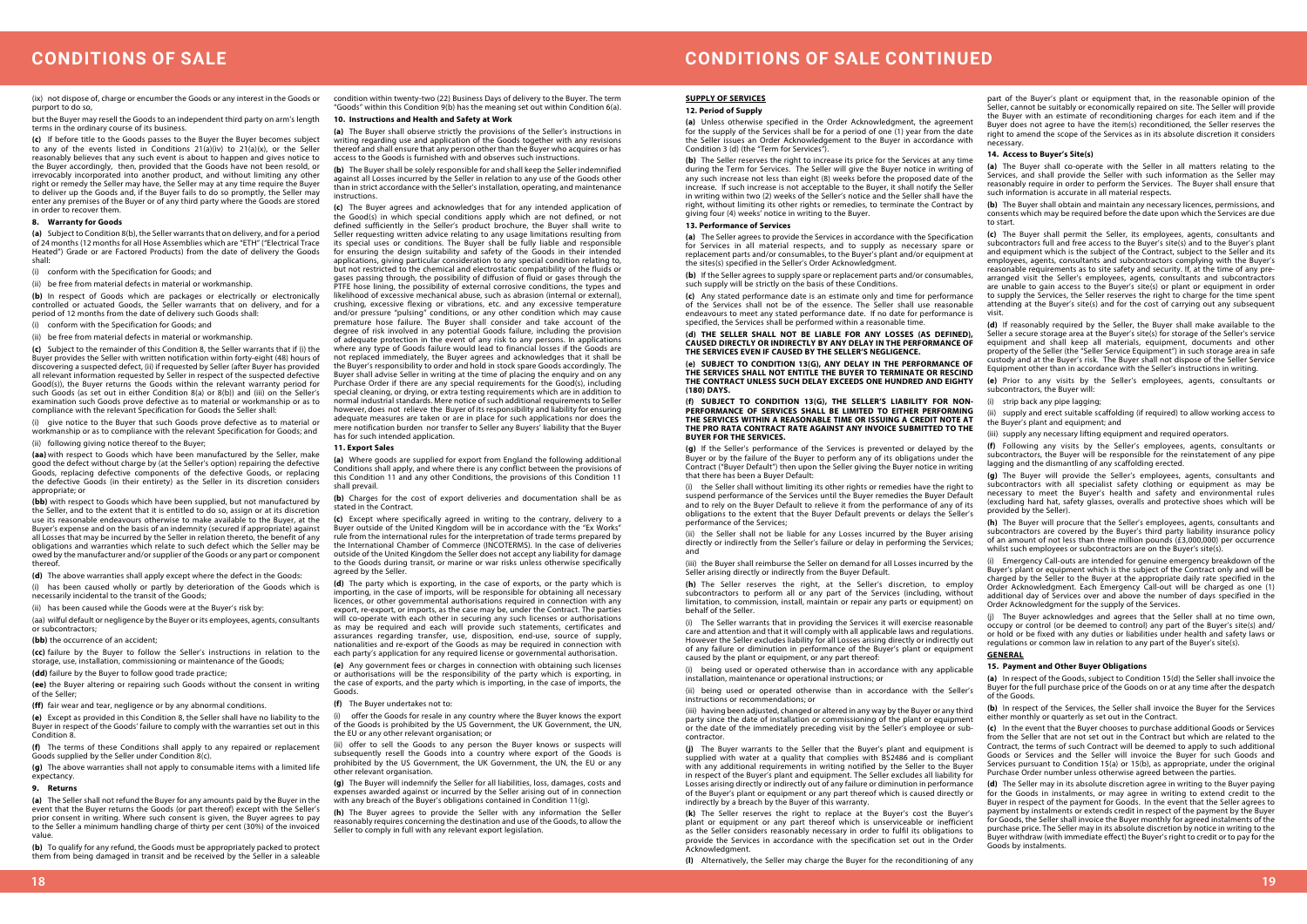# **CONDITIONS OF SALE CONTINUED**

**(e)** The Buyer shall pay each invoice submitted by the Seller:

(i) within the earlier of thirty (30) days of the date of the invoice or such other period of time after the date of the invoice as has been agreed in the Contract; and

(ii) in Sterling or such other currency as the Seller may from time to time agree in writing) to a bank account nominated in writing by the Seller.

**(f)** Time is of the essence in relation to payment.

**(g)** All amounts payable by the Buyer under the Contract are exclusive of VAT chargeable from time to time. Where any taxable supply for VAT purposes is made under the Contract by the Seller to the Buyer, the Buyer shall, on receipt of a valid VAT invoice from the Seller, pay to the Seller such additional amounts in respect of VAT as are chargeable on the supply of the Services or the Goods at the same time as payment is due for the supply of the Services or the Goods.

(ii) the Seller may, in its absolute discretion and without liability to the Buyer suspend performance of its obligations under the Contract and under any or all other Contracts between the Seller and the Buyer or terminate the Contract and any or all other Contracts between the Seller and the Buyer with immediate effect.

**(h)** The Buyer shall make all payments due under the Contract in full without any deduction whether by way of set-off, counterclaim, discount, abatement or otherwise unless required by law.

**(i)** No payment shall be deemed to have been received until the Seller has received cleared funds.

**(j)** All payments payable to the Seller under the Contract shall become due immediately on its termination despite any other provision.

**(k)** If the Buyer fails to pay the Seller any sum due pursuant to the Contract by the due date for payment:

(i) the Buyer shall be liable to pay interest to the Seller at the maximum rate allowed by applicable law; and

(i) the Intellectual Property Rights in the Goods and any materials prepared by the Seller or on its behalf which relate to the Goods and their development (including, without limitation, drawings, designs, samples, models and similar items) (the "Goods Materials") are the Property of the Seller or the third party manufacturers of the Goods (as applicable);

**(l)** If the Buyer pays any amount to the Seller without apportioning it between specific debts or liabilities, the amount paid shall be apportioned as the Seller thinks fit. The Seller may attribute the entirety of an amount paid to one or more specific items in respect of which payment is due, rather than to all the items in respect of which payment is due.

**(m)** Buyer shall comply with all applicable laws, statutes, regulations and codes from time to time in force, including those related to data protection and to antibribery and corruption. Buyer must comply with the requirements of the United Kingdom Bribery Act 2010 (the "Act") and shall not engage in any activity, practice or conduct which would constitute an offence under sections 1, 2, or 6 of the Act if such activity, practice or conduct had been carried out in the United Kingdom. Additionally, Buyer shall comply, and shall ensure compliance of any party with which it subcontracts complies, with the requirements of the United Kingdom Modern Slavery Act (2015), including ensuring that all forms of forced labour are eliminated from its business.

#### **16. Cancellation**

(iii) repurchase the Goods at the price paid by the Buyer, less depreciation at the rate the Seller applies to its own equipment

**(a)** No contract shall be cancelled by the Buyer except with the Seller's prior consent in writing.

**(b)** In the event of the Seller agreeing to the Buyer cancelling all or any part of the Contract, the Seller may, without prejudice to any other rights against the Buyer which it may have, require the Buyer to pay a cancellation charge. Any cancellation charge will correspond to the type of contract being cancelled. Contracts for bespoke Goods manufactured by the Seller to the Buyer's specifications may be subject to a cancellation charge of 100% of the price of the Contract after the Order Acknowledgement has been sent.

(ii) the Seller being given sole control of the defence of the claim, proceeding or suit, and provided that the Seller shall not be liable and shall not defend the claim, proceeding or suit to the extent that such infringements arise out of or in connection with modifications to the Goods or the Goods Materials (or both) made by anyone except the Seller or its authorised representative, or out of use or annexation of the Goods or the Goods Materials (or both) with or to products or third party materials not specified or expressly approved in advance in writing by the Seller, or where the claim, proceeding or suit arises from the Seller's adherence to the Buyer's requested changes to the Specification for Goods or from infringing items of the Buyer's origin, design or selection.

**(c)** In the event that the Seller agrees to cancellation of a Contract in respect of the supply of Goods or Services (or both) which have been ordered to comply with the Buyer's special requirements, the Buyer shall be liable for all costs incurred by the Seller up to the time of cancellation of the Contract in addition to payment of a cancellation charge pursuant to Condition 16(b).

# **17. Intellectual Property**

**(a)** The Buyer acknowledges that:

(ii) nothing in these Conditions or in a Contract shall be construed as conferring any licence or granting any rights in favour of the Buyer in the Intellectual Property Rights in the Goods or the Goods Materials. The Buyer may re-sell the Goods subject to the Seller's right to control the use of its trade marks within the European Economic Area or jurisdiction into which the Goods are sold and the Buyer shall assist the Seller as required in preventing parallel importers from diluting the Seller's rights; and

(iii) any goodwill in any trade marks affixed or applied to the Goods shall enure to the sole benefit of the Seller or any other owner of the trade marks from time to time.

**(b)** The Buyer shall not repackage the Goods and shall not without the Seller's prior consent in writing allow any trade marks of the Seller or other words or marks applied to the Goods to be obliterated, obscured or omitted or add any additional marks or words.

**(c)** The Buyer shall not use (other than pursuant to these Conditions or a Contract)

or seek to register any trade mark or trade name (including any company name) which is identical to, confusingly similar to, or incorporates any trade mark or trade name which the Seller owns or claims rights in anywhere in the world.

**(d)** If at any time it is alleged that the Goods infringe the rights of any third party or if, in the Seller's reasonable opinion, such an allegation is likely to be made, the Seller may at its option and its own cost:

(i) modify or replace the Goods in order to avoid the infringement; or

(i) the Buyer fails to pay any amounts due under the Contract on the due date for payment; or

(ii) procure for the Buyer the right to continue using the Goods; or

**(e)** The Buyer shall promptly notify the Seller of:

(i) any actual, threatened or suspected infringement of any of the Intellectual Property Rights in the Goods or the Goods Materials (or both) which comes to the Buyer's notice; and

(ii) any claim by any third party that comes to the Buyer's notice that the sale or advertisement of the Goods or the use of the Goods Materials (or both) infringes the rights of any person.

**(f)** The Buyer agrees (at the Seller's request and expense) to do all such things as may be reasonably required to assist the Seller in taking or resisting any proceedings in relation to any infringement or claim referred to in Condition 17(e), and the Buyer shall not make any admissions or statements in respect of or compromise any such claim other than with the prior written consent of the Seller.

**(g)** In the event of any claim, proceeding or suit by a third party against the Buyer leging an infringement of such party's rights by any of the Intellectual Property Rights in the Goods or the Goods Materials (or both), the Seller shall defend the claim, proceeding or suit at the Seller's expense, subject to:

(i) the Buyer promptly notifying the Seller in writing of any such claim, proceeding or suit; and

> (i) suspend any deliveries of Goods to be made under any contract with the Buyer; (ii) revoke any express or implied authority to sell or use any Goods the title in which has not passed to the Buyer ("Relevant Goods");

**(h)** The Seller shall reimburse the Buyer with an amount equal to any liability assessed against the Buyer by final judgment on account of an infringement described in Condition 17 (g).

**(i)** All Intellectual Property Rights in the or arising out of the or in connection with the Services shall be owned by the Seller.

(a) The Seller's rights under these Conditions are in addition to any other rights which the Seller may have under the general law or otherwise

**(j)** All Intellectual Property Rights in the materials, equipment, documents and other property of the Seller are the exclusive property of the Seller or of its licensors and shall be returned to the Seller on demand.

#### **18. Trade Prohibitions**

(e) A waiver by the Seller of any right under the Contract or law will only be effective if it is in writing. Any failure or delay by the Seller in exercising, or any partial exercise by the Seller, of any right or remedy under the Contract or by law shall not constitute as a waiver of that or any other right or remedy. No single exercise by the Seller shall prevent the further exercise of that or any other right or remedy.

**(a)** The Buyer undertakes to the Seller that the Buyer shall not re-sell or otherwise supply the Goods to a third party which is the subject of any statutory trade prohibition of the United Stated of America or a member state of the European Union ("Sanctioned Third Party").

**(b)** Without prejudice to Condition 18(a), if the Seller shall have notice of or reasonable grounds to believe that the Buyer intends to re-sell or otherwise supply the Goods to a Sanctioned Third Party the Seller may upon giving notice thereof to the Buyer refuse to deliver the whole or any part of the Goods and shall have no liability to the Buyer for such refusal.

#### **19. Limitation and Exclusion of Liabilities**

**(a) SUBJECT TO AND WITHOUT LIMITING CONDITION 19(B) OR ANY OTHER CONDITION, THE SELLER SHALL NOT BE LIABLE TO THE BUYER WHETHER IN CONTRACT, TORT (INCLUDING NEGLIGENCE), BREACH OF STATUTORY DUTY, OR OTHERWISE, FOR ANY LOSSES (AS DEFINED) ARISING DIRECTLY OR INDIRECTLY OUT OF OR IN CONNECTION WITH ANY CONTRACT FOR THE SUPPLY OF GOODS AND/OR SERVICES (OR THAT PART OF A CONTRACT WHICH RELATES TO GOODS AND/OR SERVICES).**

**(b)** Notwithstanding any other terms of these Conditions the Seller does not limit or exclude its liability for fraud or fraudulent misrepresentation or for death or personal injury resulting from its negligence or the negligence of its employees, agents or subcontractors.

**(c) SUBJECT TO AND WITHOUT LIMITING CONDITION 19(B) OR ANY OTHER CONDITION, THE SELLER'S TOTAL LIABILITY TO THE BUYER IN RESPECT OF ALL OTHER LOSS ARISING OUT OF OR IN CONNECTION WITH ANY CONTRACT FOR THE SUPPLY OF GOODS AND/OR SERVICES (OR THAT PART OF A CONTRACT WHICH RELATES TO GOODS AND/OR SERVICES), WHETHER IN CONTRACT, TORT (INCLUDING NEGLIGENCE), BREACH OF STATUTORY DUTY, OR OTHERWISE, SHALL IN NO CIRCUMSTANCES EXCEED THE VALUE OF THE CONTRACT WHICH GAVE RISE TO BUYER'S CLAIM.**

**(d) THE BUYER ACKNOWLEDGES AND AGREES THAT THE LIMITED WARRANTIES AND ALL LIMITATIONS AND EXCLUSIONS OF THE SELLER'S LIABILITY SET OUT IN THESE CONDITIONS ARE REASONABLE AND ARE REFLECTED IN THE PRICE OF THE GOODS OR SERVICES (OR BOTH) (AS APPLICABLE) AND THE BUYER SHALL** 

**20. Force Majeure**

**(a)** The Seller shall not be liable to the Buyer as a result of any delay or failure to perform its obligations under the Contract as a result of a Force Majeure Event.

#### **21. Events of Default, Termination, Repossession, Suspension; Dispute Resolution**

**(a)** The Seller may terminate the Contract with immediate effect by giving notice in writing to the Buyer if:

(ii) the Buyer otherwise breaches the Contract with the Seller and the breach, if remediable and previously notified in writing to the Buyer, is not remedied within five (5) Business Days of the Buyer receiving such notice; or

(iii) the Seller terminates any other Contract between the Seller and the Buyer; or

(iv) the Buyer is or otherwise becomes insolvent or unable to pay its debts or suspends payment of its debts or threatens to do so or is unable to pay its debts as they fall due or admits its inability to pay its debts; or

(vi) a petition is filed, a notice is given, a resolution is passed, or an order is made, for or in connection with the winding up of the Buyer other than for the sole purpose of a scheme for a solvent amalgamation;

(vii) a creditor or encumbrancer of the Buyer attaches or takes possession of, or a distress, execution, sequestration or other such process is levied or enforced on or sued against, the whole or any part of its assets and such attachment or process is not discharged within fourteen (14) days;

(ix) the holder of a qualifying charge over the assets of the Buyer has become entitled to appoint or has appointed an administrative receiver;

(x) a person becomes entitled to appoint a receiver over the assets of the Buyer or a receiver is appointed over the assets of the Buyer;

**ACCEPT RISK OR INSURE ACCORDINGLY (OR BOTH).** The Seller shall have no responsibility for any Losses incurred by the Buyer in the event that any information in any quotation or Order Acknowledgement is applied in connection with products other than the Goods and Services. **(f)** This Condition 19 shall survive the termination or cancellation of the Contract. that such employees, agents and subcontractors comply with the obligations set out in this Condition 22 as though they were a party to the Contract. The Receiving Party may also disclose such of the Disclosing Party's confidential information as is required to be disclosed by law, any governmental or regulatory authority or by a court of competent jurisdiction. This Condition 22 shall survive termination or cancellation of the Contract.

(xi) any event occurs, or proceeding is taken, with respect to the Buyer in any jurisdiction to which it is subject that has an effect equivalent or similar to any of the events mentioned in Conditions 21(a)(iv) to Condition 21(a)(x) (inclusive);

(xii) the Buyer suspends, threatens to suspend, ceases or threatens to cease to carry on, all or substantially the whole of its business;

**(b)** If the Force Majeure Event prevents the Seller from providing any of the Services or Goods (or both) for more than forty-four (44) Business Days, the Seller shall, without limiting its other rights or remedies, have the right to terminate the Contract with the Buyer immediately by giving notice in writing to the Buyer. (b) If the Buyer comprises two or more persons, their obligations are joint and several.

(xiii) the Buyer's financial position deteriorates to such an extent that in the Seller's opinion the Buyer's capability to adequately fulfil its obligations under the Contract has been placed in jeopardy.

(b) In the event that the Seller terminates the Contract pursuant to Condition 21(a) the Seller may (in its absolute discretion and without prejudice to its other rights under these Conditions or otherwise) by notice in writing to the Buyer do any one or (to the extent not inconsistent with one another) more of the following:

(iii) require the Buyer to deliver to the Seller any Relevant Goods; and the Buyer shall do so, failing which the Seller may enter the premises where the Relevant Goods are or are thought to be and repossess the Goods, without liability for any resulting damage to the Buyer's premises, plant or equipment.

(c) All disputes arising out of or in connection with the Contract shall be submitted to the International Court of Arbitration of the International Chamber of Commerce and shall be finally settled under the Rules of Arbitration of the International Chamber of Commerce by one or more arbitrators appointed in accordance with the said Rules. The place of arbitration shall be London with the laws of England governing the Contract. The language of the arbitration shall be English.

(v) the Buyer commences negotiations with all or any class of its creditors with a view to rescheduling any of its debts, or makes a proposal for or enters into any compromise or arrangement with its creditors other than for the sole purpose of a scheme for a solvent amalgamation; (g) No term of the Contract shall be enforceable by any person that is not a party to it. (h) This Condition 23 shall survive termination or cancellation of the Contract.

# **22. Confidentiality**

Each of the Seller and the Buyer (the "Receiving Party") shall keep in strict confidence all technical or commercial know-how, specifications, inventions, processes or initiatives which are of a confidential nature and have been disclosed to the Receiving Party by the other party ("Disclosing Party"), its employees, agents or subcontractors, and any other confidential information concerning the Disclosing Party's business, its products and services which the Receiving Party may obtain. The Receiving Party shall only disclose such confidential information to those of its employees, agents and subcontractors who need to know it for the purpose of discharging the Receiving Party's obligations under the Contract, and shall ensure

(viii) an application is made to court, or an order is made, for the appointment of an administrator or if a notice of intention to appoint an administrator is given or if an administrator is appointed over the Buyer; (b) Any notice to be given by the Seller under these Conditions or any relevant Contract to the Buyer shall be in writing and given by prepaid first class post or handdelivered to any address from which the Seller has received communications from the Buyer in connection with these Conditions or the Contract.

# **23. Miscellaneous**

(c) The Buyer shall not assign, transfer, mortgage, charge, sub-contract, or otherwise dispose of or deal in any Contract or any rights or obligations (or both) (as applicable) thereunder in whole or in part without the Seller's prior consent in writing. Any such action purported to be taken by the Buyer without the Seller's prior consent in writing shall be void.

(d) The Seller may at any time assign, transfer, mortgage, charge, sub-contract or otherwise dispose of or deal in its rights or obligations (or both) (as applicable) under any Contract or any part of it to any person, firm or company.

(f) Any waiver by the Seller of any breach of, or any default under, any provision of the Contract by the Buyer shall not be deemed a waiver of any subsequent breach or default and shall no way affect the other terms of the Contract.

# **24. Notices**

(a) Any notice to be given by the Buyer under these Conditions or any relevant Contract to the Seller shall be in writing and given by prepaid first class post or handdelivered to Aflex Hose Limited, Bradley Business Park, Huddersfield, West Yorkshire, HD2 1GZ or to such other address or for the attention of such person as the Seller may notify to the Buyer.

(c) Notices shall be deemed to have been received:

(i) if sent by prepaid first class post, two (2) Business Days after posting (exclusive of the day of posting); or

(ii) if delivered by hand, on the day of delivery.